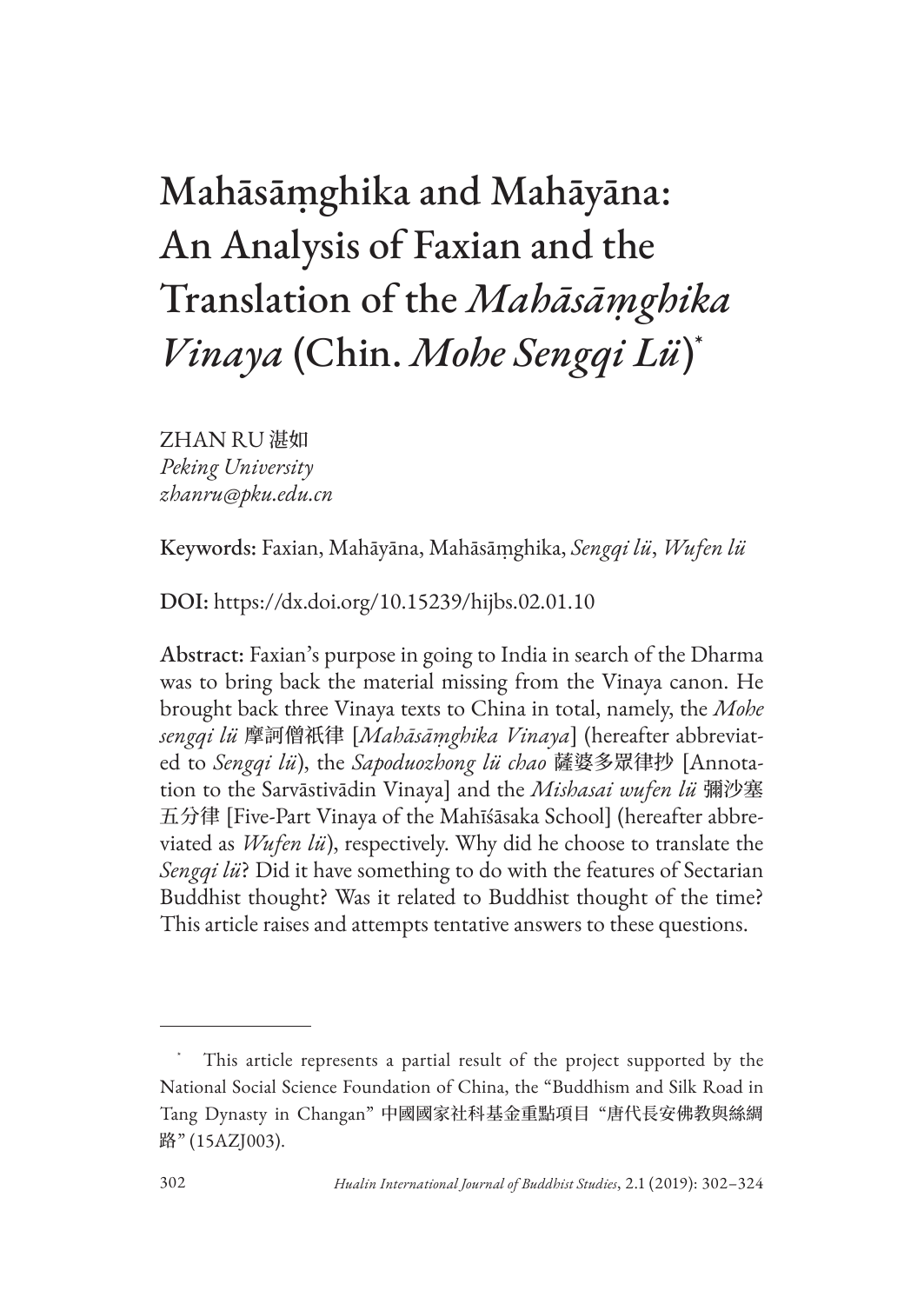## Introduction

The beginning of the *Faxian zhuan* 法顯傳 [Account of Faxian]<br>states, 'In the past, Faxian was in Chang'an and lamented that there was material missing from the *Vinaya* canon.'1 This statement reveals his purpose for travelling to India. The scriptures which he translated after returning to China have had a far-reaching impact. Among them, the Buddha nature doctrine in the *Da bannihuan jing* 大般泥洹經 [*Mahāparinirvāṇa Sūtra*] played a critical role in shaping the intellectual trends of the time. Tang Yongtong 湯 用彤 remarked in his *Wei Jin Nanbei chao Fojiao shi* 魏晉南北朝 佛教史 [History of Buddhism during the Wei, Jin, Southern and Northern Dynasties] that, '[He] was an important figure in the establishment of a school of Chinese Buddhism.'2 Faxian's purpose in going to India in search of the Dharma was to bring back the material missing from the *Vinaya* canon. He brought back three *Vinaya* texts to China in total, namely, the *Mohe sengqi lü* 摩訶僧 祇律 [*Mahāsāṃghika Vinaya*] (hereafter abbreviated to *Sengqi lü*), the *Sapoduozhong lü chao* 薩婆多眾律抄 [Annotation to the Sarvāstivādin *Vinaya*] and the *Mishasai wufen lü* 彌沙塞五分律 [Five-Part *Vinaya* of the Mahīśāsaka School] (hereafter abbreviated as *Wufen lü*), respectively.3 Why did he choose to translate the *Sengqi lü*? Did

When Faxian first went in search of the *Vinaya* in the countries of northern India, there were no written texts as they were passed orally from master to disciple. He had to travel as far as Central India, where he obtained a *Vinaya* at a Mahāyāna monastery, the *Mohe sengqizhong lü*. It was the version practiced by the first great community when the Buddha was in the world, the text of which had been passed down from the Jetavana Vihāra. Each of the eighteen sects had their own traditions, which were the same in general but differing in various minor details, some being more lenient and others stricter. However, this text was the most extensive and complete among them. He also obtained a written copy of another *Vinaya*

<sup>1</sup> *Gaoseng Faxian zhuan*, *T* no. 2085, 51: 1.857a6: 法顯昔在長安, 慨律藏殘缺.

<sup>2</sup> Tang, *Fojiao shi*, 267: 開中國佛理之一派, 至為重要.

<sup>3</sup> *Gaoseng Faxian zhuan*, *T* no. 2085, 51: 1.864b17–25: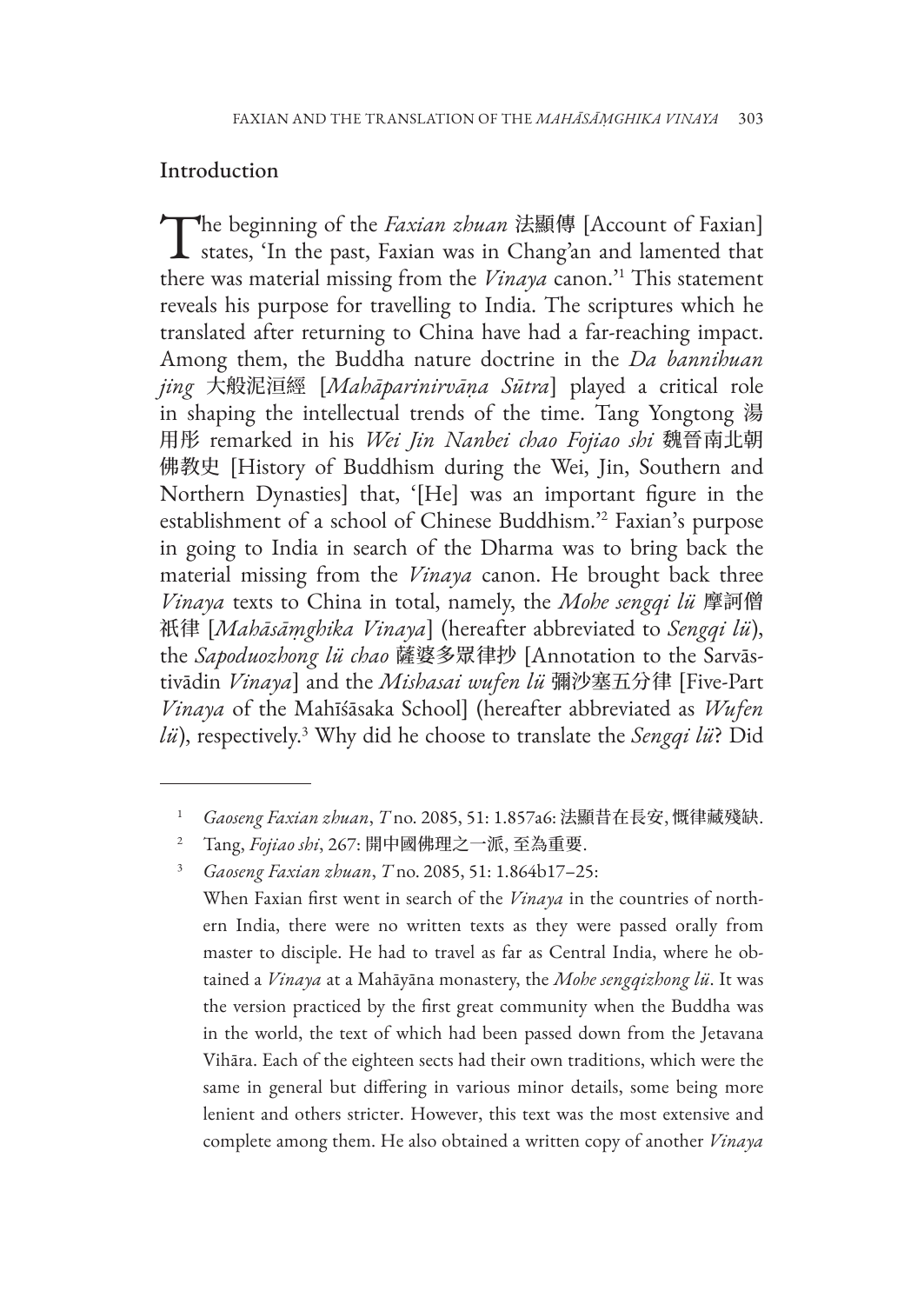it have something to do with the features of Sectarian Buddhist thought? Was it related to Buddhist thought of the time?

There have been many studies on Faxian. In terms of scripture translation, he was recognised as an essential middleman in disseminating Sanskrit scriptures to Chinese Buddhism. Jin Shenghe 靳 生禾 indicates in his 1981 article that there are three noteworthy points related to this. First, there were no important *Vinaya* texts in China at the time. Second, Sanskrit texts were held as authoritative from Faxian's time onwards, as opposed to the Central Asian texts held previously. Third, Faxian made written records of many orally transmitted scriptures.4 The 1985 work, *Zhongguo fojiao shi* 中國 佛教史 [A History of Chinese Buddhism], edited by Ren Jiyu 任繼 愈 et al., contains a section discussing the purpose and experience of Faxian's travels to India in search of the Dharma, as well as the scriptures that he translated.5 In Zhang Fenglei's 張風雷 2005 paper, the author proposes that the translation of the *Mahāparinirvāṇa Sūtra* brought back by Faxian directly promoted the integration of Mahāyāna *Prajñāpāramitā* and *Parinirvāṇa* studies by Zhu Daosheng 竺道生 (355–434) and others. This in turn laid down the foundational theoretical framework for the development of the entirety of subsequent Chinese Buddhist thought. This was of important and epoch-making significance in the history of the development of Chinese Buddhist thought.<sup>6</sup> Jiang Daren 降大任 argues in his 2008 article that Faxian's translations marked the beginning of the

- <sup>4</sup> Jin, 'Shilun Faxian'.
- <sup>5</sup> Ren, *Zhongguo fojiao shi*, 585–603.
- <sup>6</sup> Zhang, 'Faxian'.

in seven thousand verses, the *Sapoduozhong lü*, which was practiced by the monastic community in this land of Qin. It was also orally transmitted from master to disciple, and not written down as a text. 法顯本求戒律, 而 北天竺諸國, 皆師師口傳, 無本可寫, 是以遠涉乃至中天竺, 於此摩訶衍僧 伽藍得一部律, 是《摩訶僧祇眾律》. 佛在世時最初大眾所行也, 於祇洹精舍 傳其本, 自餘十八部, 各有師資, 大歸不異, 然小小不同, 或用開塞, 但此最 是廣說備悉者. 複得一部抄律, 可七千偈, 是薩婆多眾律, 即此秦地眾僧所 行者也. 亦皆師師口相傳授, 不書之於文字.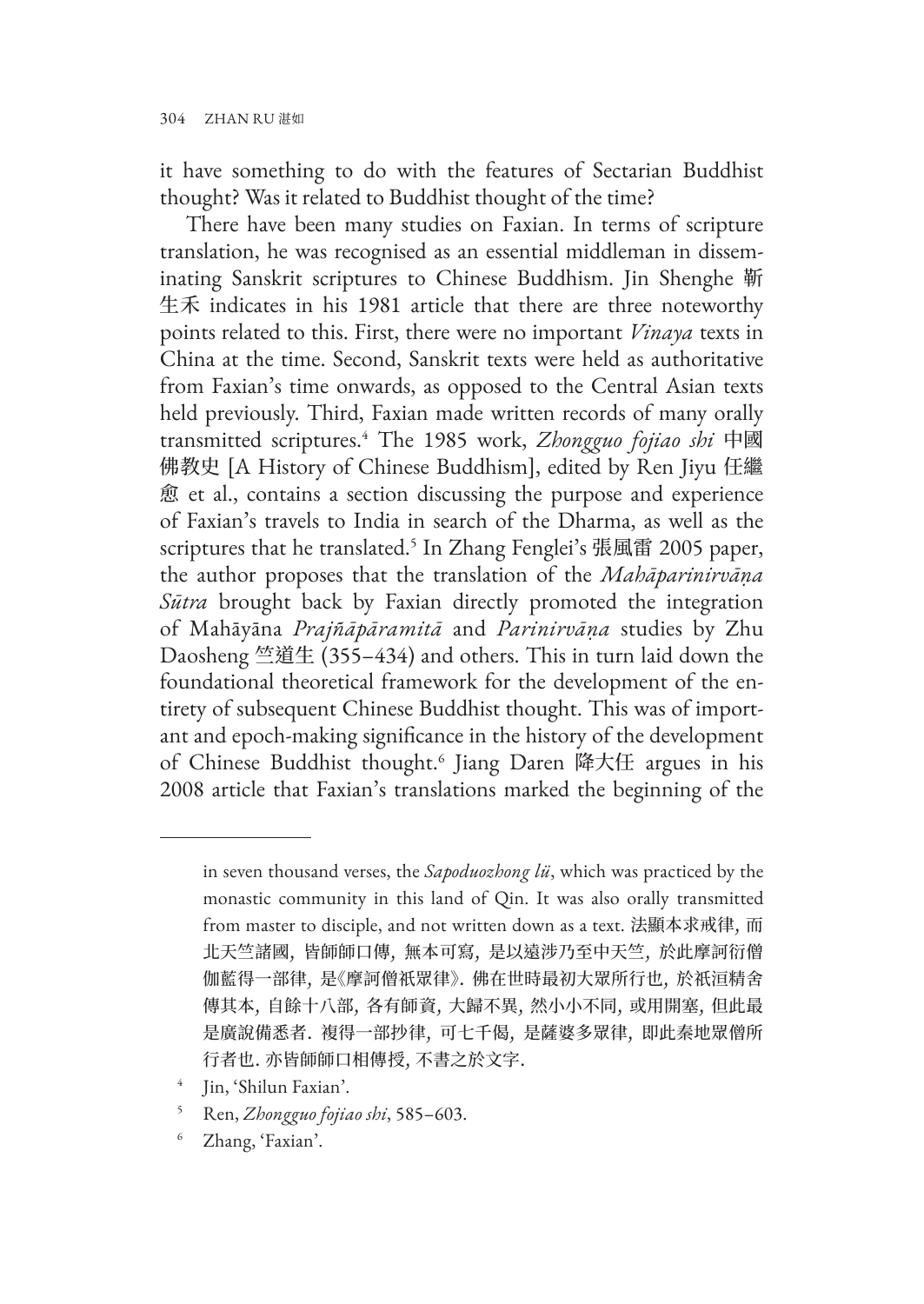end of translating scriptures from Central Asian sources for use in Chinese Buddhism. The direct injection of Indian Buddhist culture strengthened Chinese Buddhism in terms of its systematisation and completeness.7 Dong Yonggang 董永剛 opines in his 2010 paper that the *Vinaya* texts brought back by Faxian helped to further complete Chinese *Vinaya* studies and played a vital role in the construction of monastic precepts and discipline in China.<sup>8</sup> Wen Jinyu 溫金玉 presented a paper in the same year, where he examined the purpose and significance of Faxian's travel to India in search of the Dharma, as well as the state of monastic precepts and discipline in China at the time.9 In his 2013 paper, Wang Bangwei 王邦維 discussed the state of the transmission of monastic precepts and discipline in China before Faxian's journey to India and after he brought the scriptures back, as well as studied details concerning the transmission of the *Sengqi lü* and *Wufen lü* in China.<sup>10</sup> Furthermore, being an early translation, the *Sengqi lü* has been regarded as a valuable philological source, and many in the field have paid due attention to its linguistic value.<sup>11</sup> In addition, there have been studies focusing on features found in the *Sengqi lü*. Long Yan 龍延 and Chen Kaiyong 陳開勇 published their 2001 paper from a literary perspective, in which they examined the literary value of the *Sengqi lü*. 12 Long Yan further examined this in his 2003 paper, commenting that the *Sengqi lü* contains more stories of the Buddha's past lives, and although the accounts found in the various *Vinaya* texts are essentially the same, descriptions from the *Sengqi lü* are more concise and vivid.<sup>13</sup>

The above-mentioned studies indicate that Faxian's historical contributions and significance have been positively recognised by scholars.

<sup>7</sup> Jiang, 'Faxian'.

<sup>8</sup> Dong, 'Faxian'.

<sup>9</sup> Wen, 'Faxian'.

<sup>10</sup> Wang, 'Faxian'.

<sup>11</sup> Zhou, *Mohe sengqi lü*; Hu, *Mohe sengqi lü*; Zhang, *Mohe sengqi lü*; Wang, *Mohe sengqi lü*; and Gu, *Mohe sengqi lü*.

<sup>12</sup> Long and Chen, '*Mohe sengqi lü*'.

<sup>13</sup> Long, '*Mohe sengqi lü*'.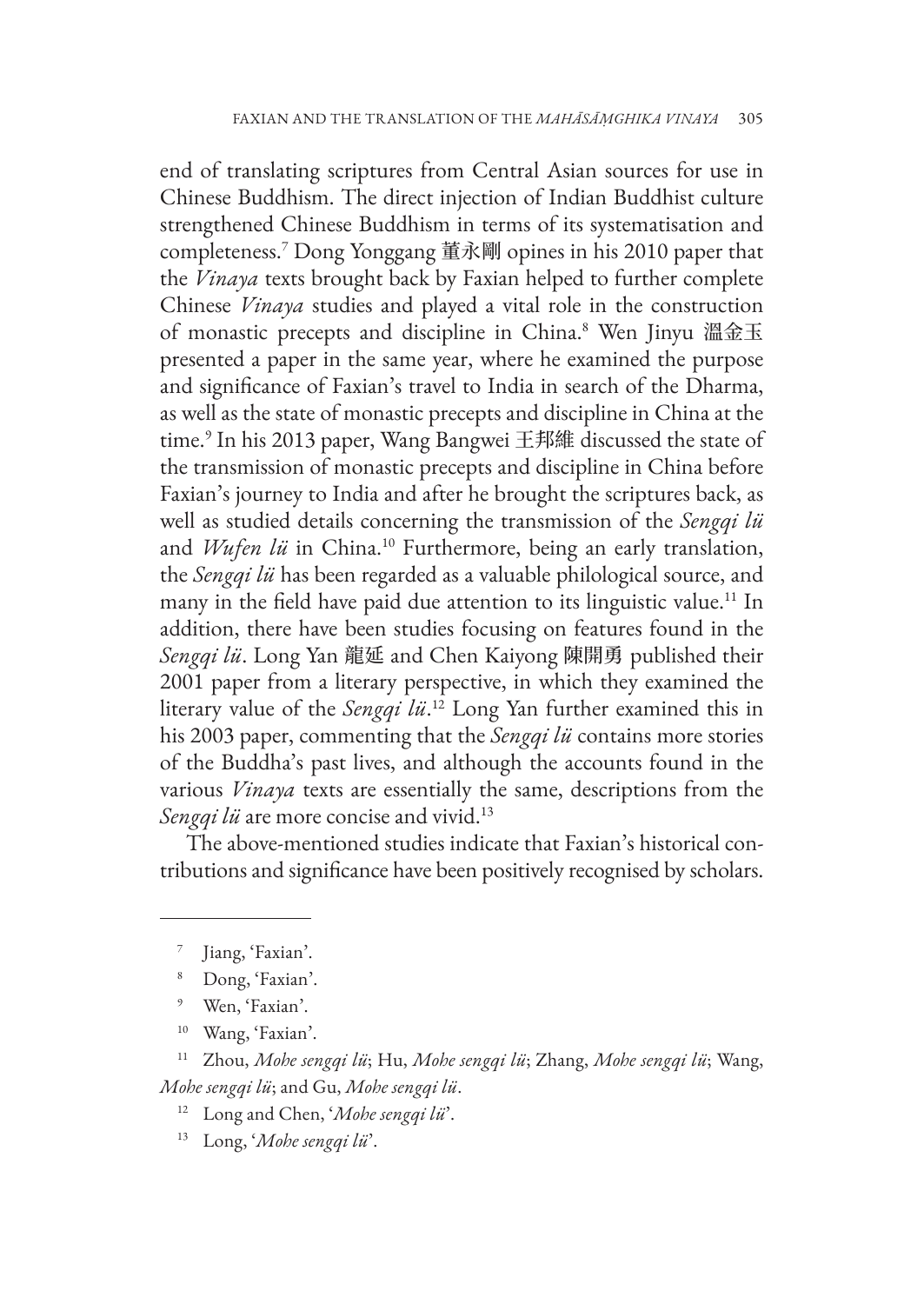306 ZHAN RU 湛如

These studies also provide a solid basis for the present paper to further study in detail Faxian's translation activities and his reasons for doing these translations.

## 1. The most complete: Faxian's reasons for translating the *Sengqi lü*

In 'Faxian yü fojiao jielü zai handi de chuancheng', Wang Bangwei mentions that although various precept texts had been transmitted to China one after another before Faxian, they were all incomplete. This was why Faxian travelled to the West in search of the Dharma.<sup>14</sup> According to records in the *Chu sanzang ji ji* 出三藏記集 [Compilation of Notes on the Translation of the *Tripiṭaka*], Faxian brought back three *Vinaya* texts.15 So, why did Faxian only translate the *Sengqi lü*?

<sup>14</sup> Wang, 'Faxian', 85.

- The *Bannihuan*, in six fascicles (translated at Daochang Monastery on the first day of the eleventh month of the thirteenth year of Yixi, during the Jin) 般泥洹六卷晉(義熙十三年十一月一日道場寺譯出);
- The *Fandeng nihuan jing*, in two fascicles (presently lost) 方等泥洹經二 卷(今闕);
- The *Mohe sengqi lü*, in forty fascicles (already included in the Vinaya catalogue) 摩訶僧祇律, 四十卷 (已入律錄);
- The *Sengqi biqiu jieben*, in one fascicle (presently lost) 僧祇比丘戒本一 卷(今闕);
- The *Za apitan xin*, in thirteen fascicles (presently lost) 雜阿毘曇心十三卷 (今闕);
- The *Zazang jing*, in one fascicle 雜藏經一卷;
- The *Yan jing* (Sanskrit, not translated) 綖經(梵文未譯出);
- The *Chang ahan jing* (Sanskrit, not translated) 長阿鋡經(梵文未譯);
- The *Za ahan jing* (Sanskrit, not translated) 雜阿鋡經(梵文未譯);

The *Mishasai lü* (Sanskrit, not translated) 彌沙塞律(梵文未譯);

The *Sapoduo lü chao* (Sanskrit, not translated) 薩婆多律抄(梵文未譯).

The *Fo lü tianzhu ji* in one fascicle 佛遊天竺記一卷.

<sup>15</sup> *Chu sanzang ji ji*, *T* no. 2145, 55: 2.11c25–12a8: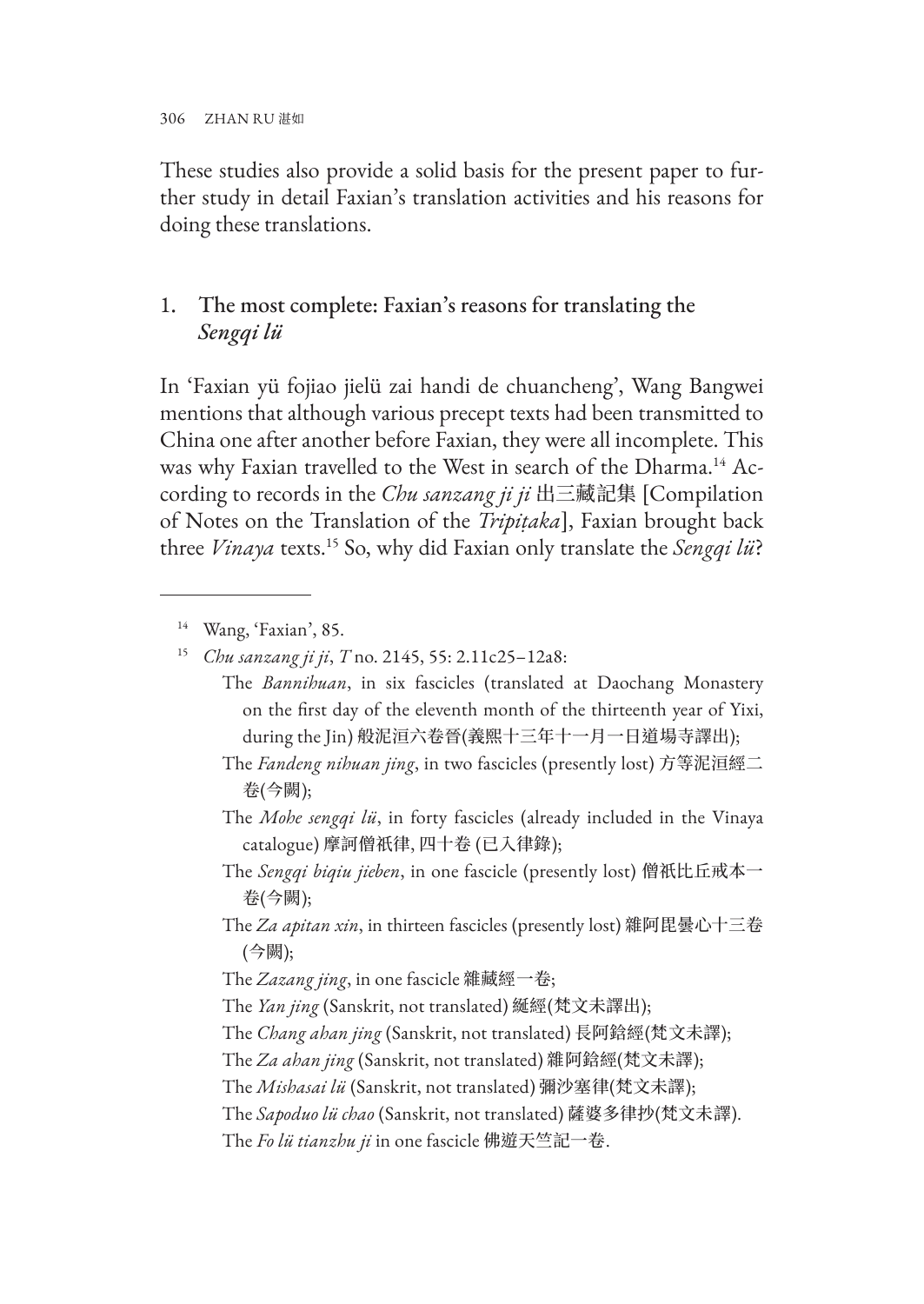The 'Shi Lao zhi' 釋老志 [Treatise on Buddhism and Daoism] from the *Wei shu* 魏書 [Book of Wei] has the following passage:

The *Vinaya* texts he obtained were translated, but were unable to be completely accurate. Arriving in Jiangnan, he then discussed and edited them with the Indian meditation master Buddhabhadra. It was the *Sengqi lü* which was the most complete, and which was received and is upheld by *śramaṇa*s of the present day.

其所得律, 通譯未能盡正. 至江南, 更與天竺禪師跋陀羅辯定之, 謂 之《僧祇律》, 大備於前, 為今沙門所持受.<sup>16</sup>

Before starting his translation work at Daochang Monastery, Faxian had already done some rough translations. In addition, he conducted a careful examination with Buddhabhadra and came to the conclusion that the *Sengqi lü* was the most complete. Does 'the most complete' 大備於前 refer to the *Sengqi lü* as a better text than the *Shisong lü* 十誦律 [Ten-Recitations Vinaya] and *Sifen lü* 四分律 [Four-Part Vinaya]? Based on Akira Hirakawa's *Ritsuzō no kenkyū* 律 藏の研究 [Vinaya Studies], we can give a timeline for the translations of various *Vinaya* texts in China and the course of Faxian's travel to India in search of the Dharma, as follows:17

| Year     | Event                                                                                                                                                              |
|----------|--------------------------------------------------------------------------------------------------------------------------------------------------------------------|
| 399 CE   | Faxian set out from Chang'an in search of the Dharma                                                                                                               |
| 404 C.F. | Kumārajīva began translating the Shisong lü                                                                                                                        |
| 405 CE   | Faxian obtained the Mohe sengqi lü and Sapoduo lü chao in Pataliputra                                                                                              |
| 409 CE   | The translation of the <i>Shisong lü</i> was completed<br>Faxian received the Mishasai lü at Abhayagiri in the Kingdom of<br>Sinhala [Mount Fearless in Sri Lanka] |
| 410 CE   | Buddhayaśas began translating the Sifen lü                                                                                                                         |

<sup>16</sup> *Wei shu* 114.1764.

<sup>17</sup> Hirakawa, *Ritsuzō no kenkyū*, 133–58.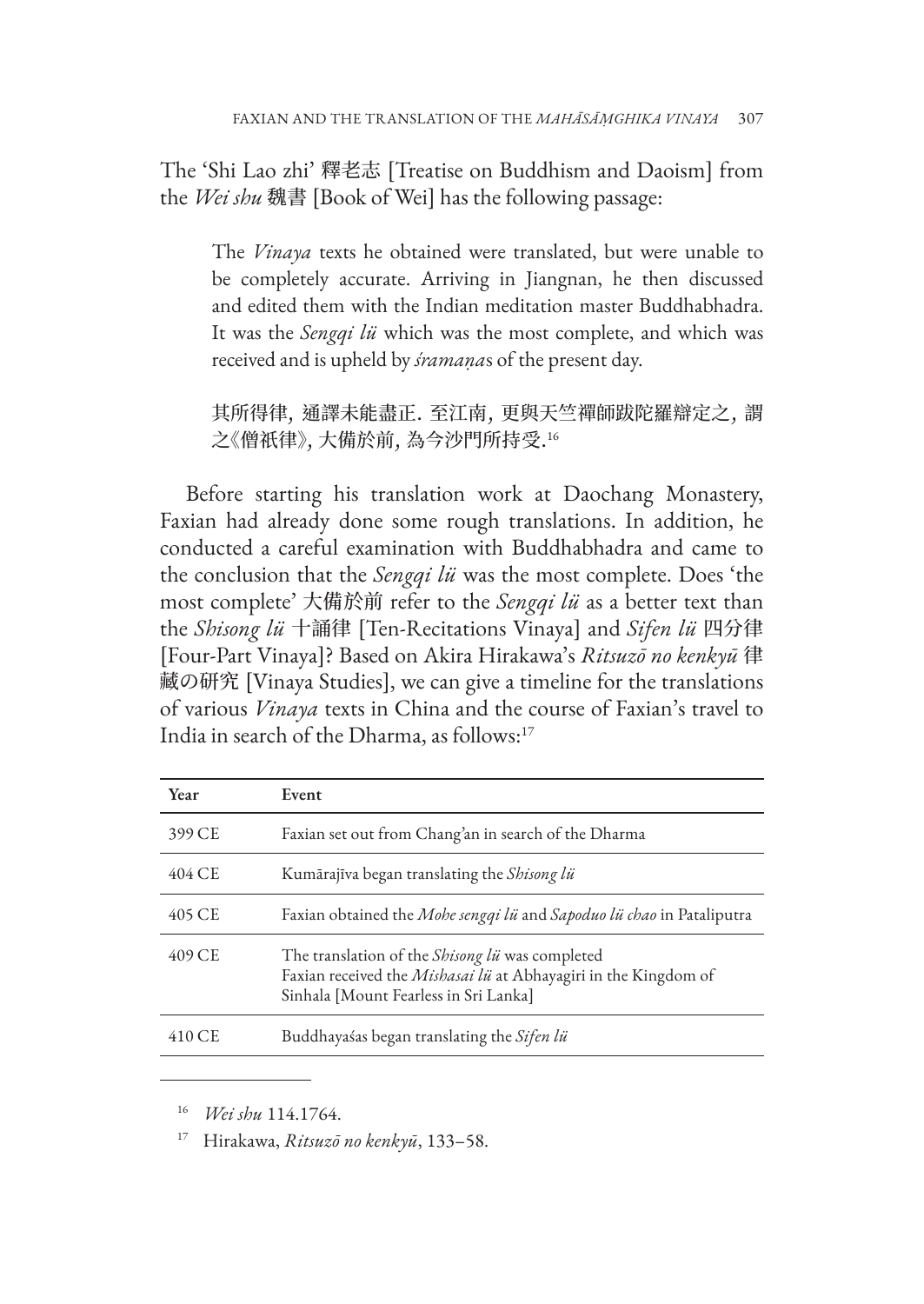| 412 CE | Translation of the Sifen lü was completed<br>Eaxian returned to China |
|--------|-----------------------------------------------------------------------|
| 416 CE | Faxian began translating the Sengqi lü                                |
| 420 CE | Faxian passed away                                                    |
| 422 CE | Huiyan 慧嚴 and Zhu Daosheng translated the Wufen lü                    |

Buddhabhadra played an important role in the evaluation of monastic precepts and disciple. Looking at accounts of his life, one story in particular stands out that makes his evaluation very interesting. Buddhabhadra was expelled from Kumārajīva's Sangha in Chang'an around 410 or 411 CE, and there are many theories concerning his expulsion. Kohō Chisan 孤峰智璨 thought that there was opposition between the two of them. Lü Cheng 呂澂 proposed that there was conflict between their respective disciples. Tang Yongtong further argued that it was not only due to their disciples but also differences in their theories.18 Liu Xuejun 劉學軍 suggested that relevant factors include the struggle between imperial and monastic power.19 Buddhabhadra should have seen the completed translation of the *Shisong lü* in 409. If it was true that his theories were different to Kumārajīva's, then it would be reasonable to conclude that Buddhabhadra considered the *Shisong lü* incomplete. The *Gaoseng Faxian zhuan* states, 'the *Sapoduozhong lü* was practiced by the monastic community in this land of Qin'.20 *Gaoseng Faxian zhuan* was composed after Faxian had returned to China. *Gaoseng zhuan* 高僧傳 [Biographies of Eminent Monks] records that the bearer of the *Shisong lü*, Puṇyatara, 'entered the central area in his travels during the middle of the Hongshi period of the pseudo-Qin'.21 Since Faxian set out for

<sup>18</sup> Liu, 'Fotuobatuoluo', 106; Tang, *Fojiao shi*, 216–20; Lü, *Zhongguo foxue yuanliu xuejiang*, 76–77.

<sup>19</sup> Liu, 'Fotuobatuoluo', 123.

<sup>20</sup> *Gaoseng Faxian zhuan*, *T* no. 2085, 51: 864b23–24: 是薩婆多眾律, 即此秦 地眾僧所行者也.

<sup>21</sup> *Gaoseng zhuan*, *T* no. 2059, 50: 2.333a16–17: 偽秦弘始中, 振錫入關.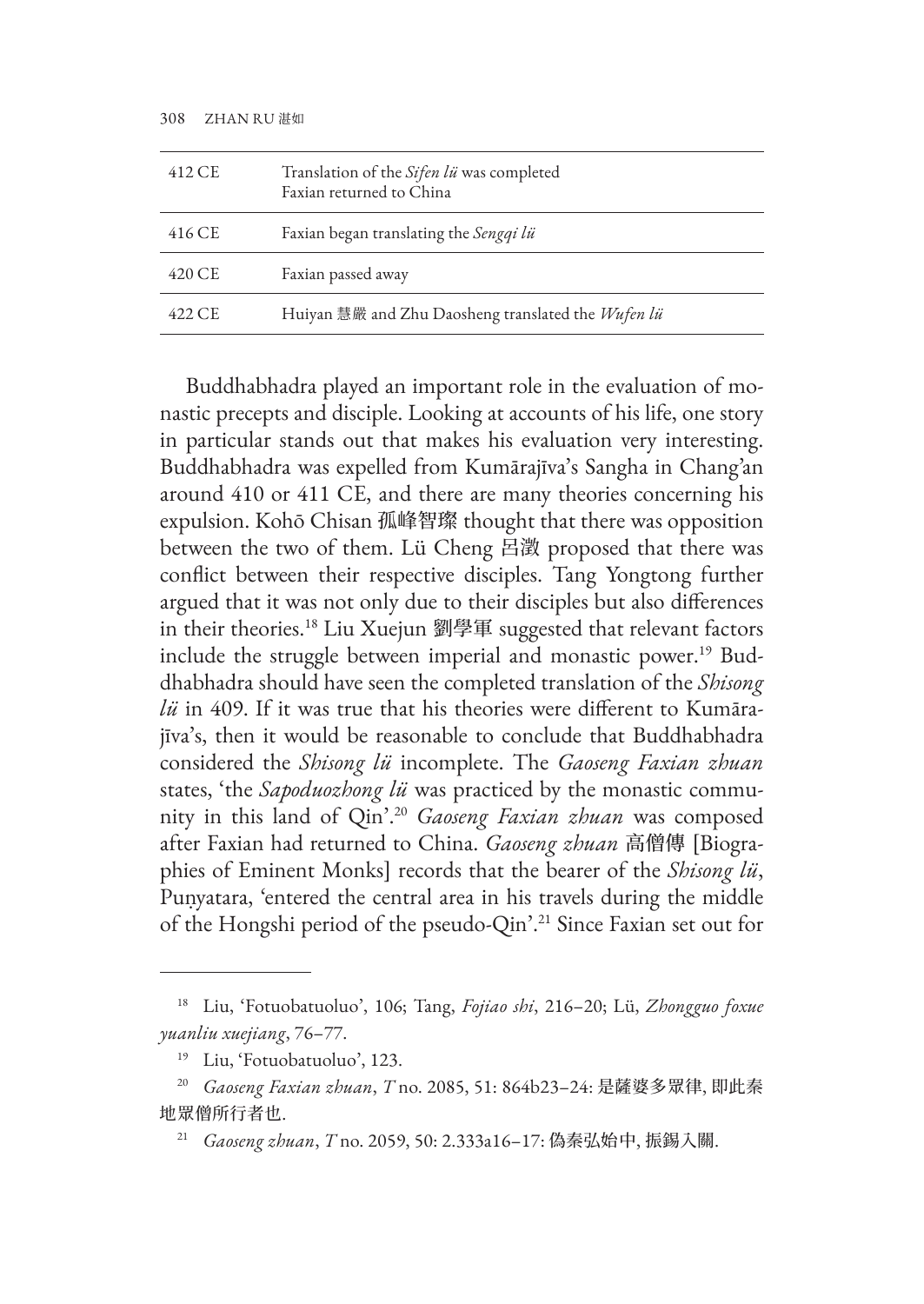India in the first year of Hongshi 弘始, he did not meet Puṇyatara. Because of this, he thought that the *Sapoduo lü chao* was not available in China and therefore brought it back with him. It was only after he had returned to China that he learned about the already completed translation of the *Shisong lü*. Hence the statement that 'the *vinaya* was practiced by the monastic community in this land of Qin'.<sup>22</sup> This should be the main reason for Faxian's decision to not translate the *Sapoduo lü chao* after bringing it back to China. As for the question of whether Buddhabhadra had previously seen the *Sifen lü*, since the date of his expulsion is uncertain, this cannot be determined. However, considering that the translation of the *Sifen lü* was completed in 412, it was highly possible that Faxian and Buddhabhadra had seen the *Sifen lü* in 416.

Apart from the *Sapoduo lü chao*, the *Wufen lü* was also brought back by Faxian. Therefore, it is clear that Faxian's statement of 'the most complete' was with reference to the *Sifen lü*, *Wufen lü* and *Shisong lü*.

# 2. The Five *Vinaya* Texts: The Relationship between the Four *Vinaya* Texts and the Sects

Faxian's evaluation of the *Sengqi lü* is seen from the statement, 'Each of the eighteen sects had their own traditions, which were the same in general but differing in various minor details, with some more lenient and others more strict. However, this text was the most extensive and complete among them.'23 It is clear that Faxian regarded the *Sengqi lü* as the most complete text among the sectarian *Vinaya* texts. Why did he have this view? *Faxian zhuan* contains the following passage concerning this *Vinaya*:

<sup>22</sup> *Gaoseng Faxian zhuan*, *T* no. 2085, 51: 864b24: 秦地眾僧所行者也.

<sup>23</sup> *T* no. 2085, 51:864b21–23: 自餘十八部, 各有師資, 大歸不異, 然小小不同, 或用開塞, 但此最是廣說備悉者.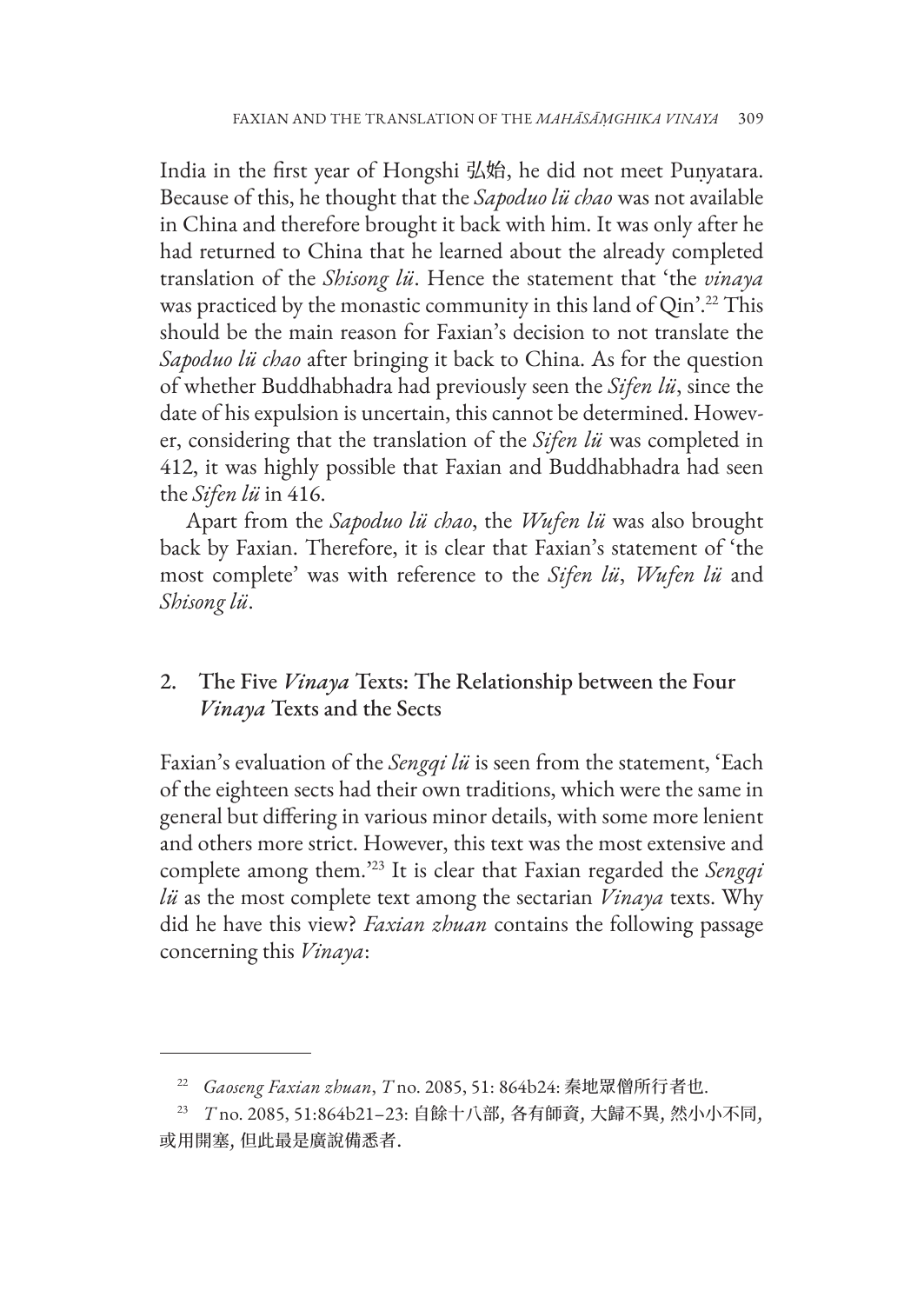One hundred years after the Buddha's *parinirvāṇa*, some Vaiśālī *bhikṣu*s were incorrectly practicing the *Vinaya*. They made statements concerning ten matters, saying that it was taught by the Buddha. At that time, some *arhat*s and *bhikṣu*s who upheld the *Vinaya*, a total of seven hundred monastics, made a revision of the *Vinaya* canon.

佛般泥洹後百年, 有毘舍離比丘, 錯行戒律, 十事證言, 佛說如是, 爾時諸羅漢, 及持律比丘, 凡有七百僧, 更撿挍律藏.<sup>24</sup>

Faxian knew that in the traditions of the *Vinaya* texts of each sect, during the Council of Vaiśālī it was recorded that the Mahāsāṃghikas incorrectly practiced the *Vinaya*, and so seven hundred monastics made a new revision of the *Vinaya* canon. Furthermore, fascicle 33 of the *Sengqi lü* clearly indicates that the Mahāsāṃghika sect came about as a result of the Council of Seven Hundred. Fascicle 40 of the *Sengqi lü siji* 僧祇律私記 [Private Notes on the *Mahāsāṃghika Vinaya*] explains that the term 'Mohe sengqi' just means Mahāsāmghika.<sup>25</sup> It is apparent that Faxian knew that this *Vinaya* was a Mahāsāṃghika *Vinaya*. Faxian and Buddhabhadra's evaluation of the monastic precepts and discipline was based on contrasting it with the other *Vinaya* texts. What criteria did Faxian use to conclude that the *Sengqi lü*, which came from the 'Vaiśālī *bhikṣu*s [who] were incorrectly practicing the *Vinaya*', was more suitable for the monastics of his time? The following section examines each *Vinaya* in turn, utilising the *Yibu zonglun lun* 異部宗 輪論 [Treatise on the Tenets of the Sects] and other texts. This analysis will be conducted from the perspective of each *Vinaya*'s sectarian

<sup>24</sup> *Gaoseng Faxian zhuan*, *T* no. 2085, 51: 862a9–12.

<sup>25</sup> *Mohe sengqi lü*, *T* no. 1425, 22: 40.548b23–25:

Then they held a vote. There were a great many votes for this community, and because there were a great many members of that community they were named 'Mahāsāṃghika'. Mahāsāṃghika means 'great community'. 於 是行籌, 取本眾籌者甚多, 以眾多故, 故名 '摩訶僧祇'. 摩訶僧祇者, 大眾 名也.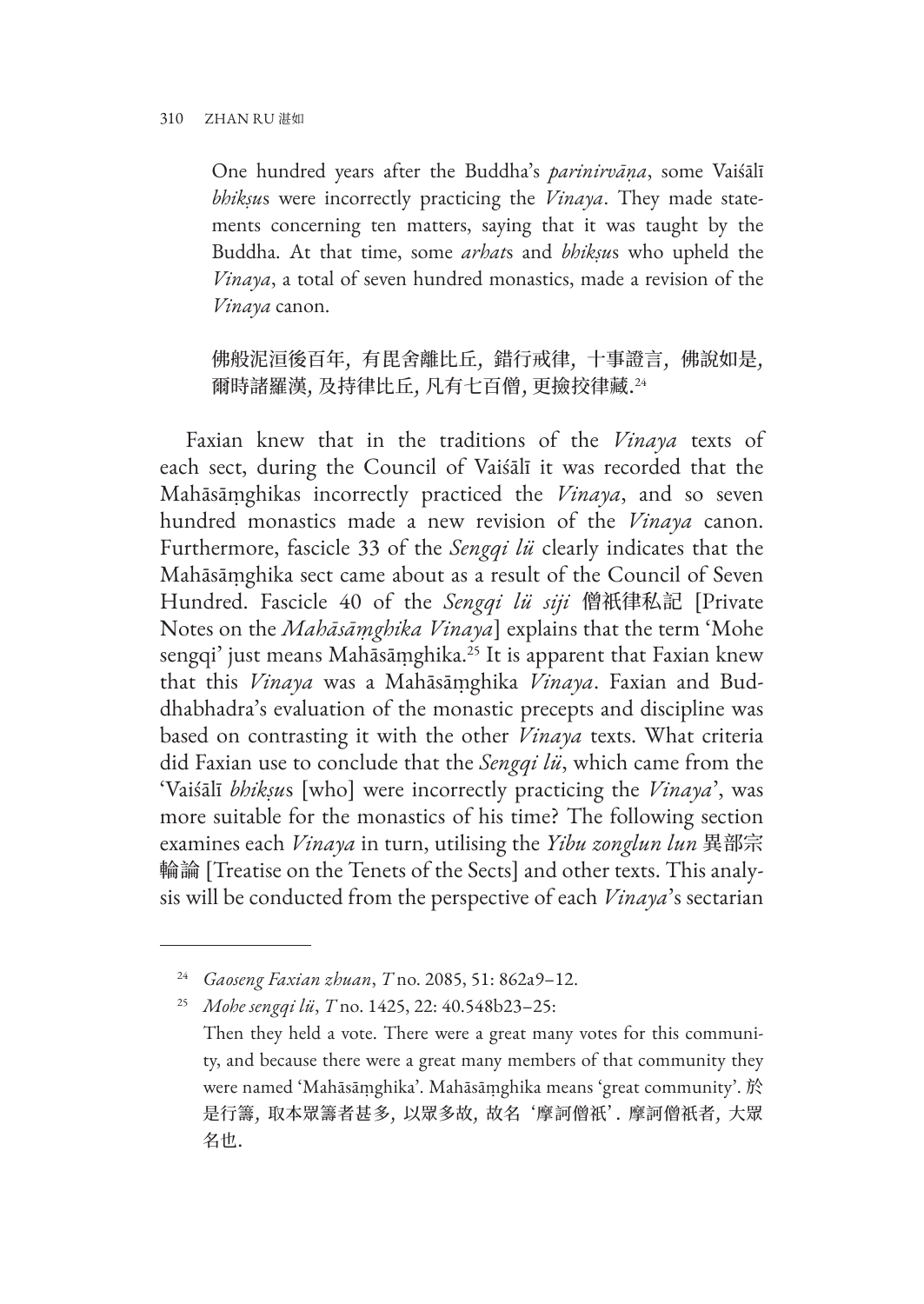affiliation in order to discover why Faxian regarded the *Sengqi lü* as the most complete.

The *Shisong lü* belongs to the Sarvāstivāda sect and it branched out from the Sthaviras three hundred years after the Buddha's *parinirvāṇa*. The *Wufen lü* belongs to the Mahīśāsaka sect, branching out from the Sarvāstivāda three hundred years [after the Buddha's *parinirvāṇa*]. Belonging to the Dharmagupta sect, the *Sifen lü* branched out from the Mahīśāsaka three hundred years [after the Buddha's *parinirvāṇa*]. The *Mahāvaṃsa* differs as to the division of these sects, and states that the Mahīśāsaka branched out from the Sthavira, and that the Sarvāstivāda and the Dharmagupta then branched out from the Mahīśāsaka.26

Regardless of which record we accept, it is evident that the *Shisong lü*, *Sifen lü* and *Wufen lü* came from the same line of transmission and that their differences are subtle. The sectarian basis of these three *Vinaya* texts is the Sarvāstivāda, which held the position that all conditioned and unconditioned dharmas really exist.27 The Mahīśāsaka held the position that 'past and future dharmas are not existent, while present and unconditioned dharmas are existent'.<sup>28</sup> Daoxuan 道宣 (596–667) states in his commentary that, 'Those who do not construct the sign of earth, or the signs of water, fire, wind, or the signs of space or consciousness, are called the Mahīśāsaka. It means non-attachment to contemplation of existents or non-existents.'29 They focused more on the practice of contemplative methods. Although the Dharmagupta held the position that all dharmas

<sup>29</sup> *Sifen lü hanzhu jieben shu xingzong ji*, *X* no. 714, 39: 1.727a16–17: 不作地 相, 水、火、風相, 虗空識相, 名《彌沙塞》. 此云《不著有無觀》.

<sup>26</sup> Hirakawa, *Yindu Fojiao shi*, 114.

<sup>27</sup> *Yibu zonglun lun*, *T* no. 2031, 49: 1.16a25–26: That is, in the Sarvāstivāda, all existents can be subsumed into two categories: one, name; two, form. Past and future entities also really exist. 謂一切 有部諸是有者, 皆二所攝, 一名、二色. 過去未來體亦實有.

<sup>28</sup> *Yibu zonglun lun*, *T* no. 2031, 49: 1.16c26–27: That is, past and future dharmas are not existent, while present and unconditioned dharmas are existent. 謂過去未來是無, 現在無為是有.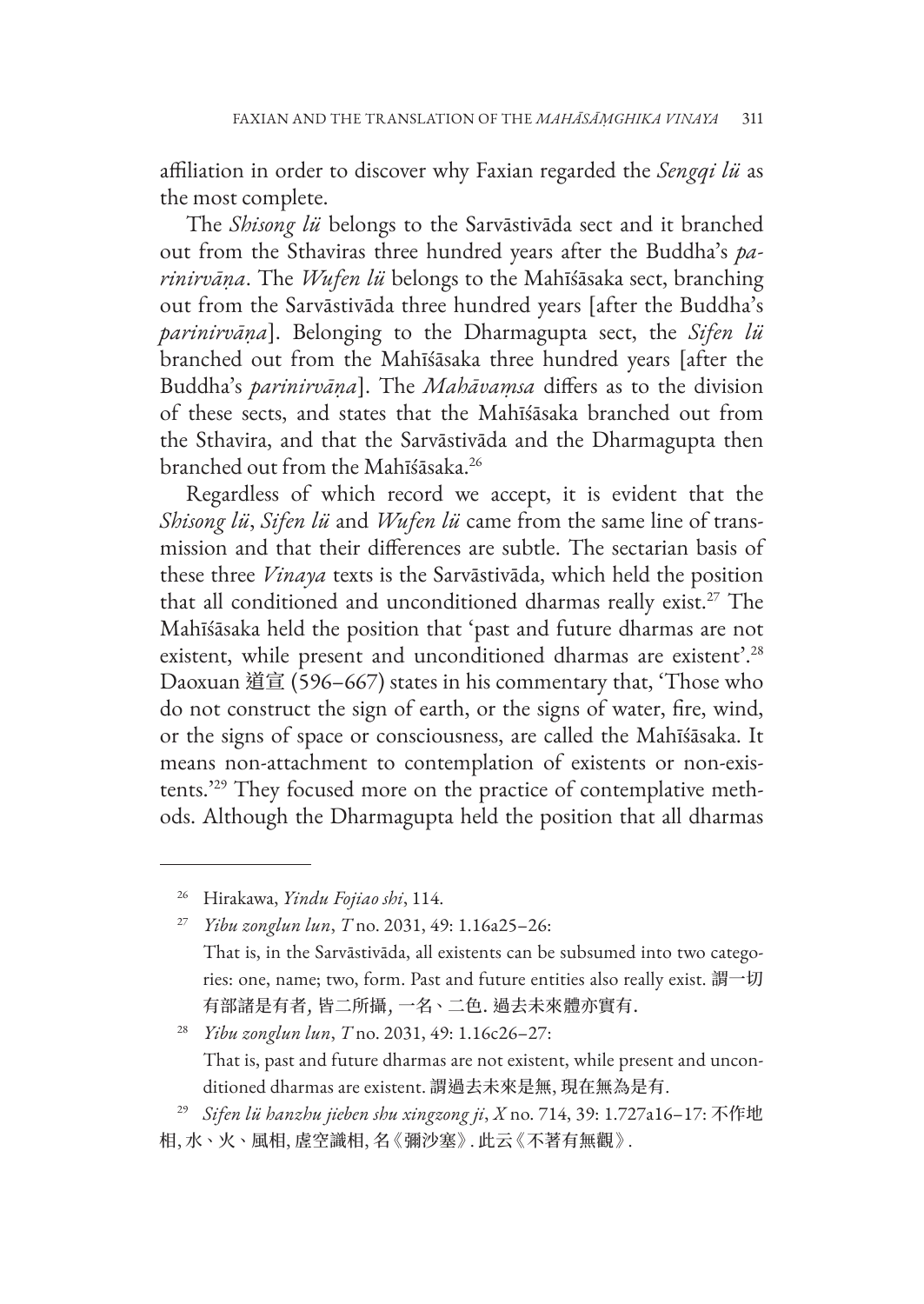exist, they still emphasised the Mantra and Bodhisattva canons, and also included Hīnayāna teachings. The *Yibu zonglun lun* contains the following statement on this sect's viewpoint: 'Although the liberation of the buddhas and those of the two vehicles is the same, their holy path is different.'30 Nāgārjuna's *Shizhu piposha lun* 十住毗婆沙 論 [*Daśabhūmika Vibhāṣā*] states that the liberation of buddhas and pratyekabuddhas is the same, but their meditative concentrations are different.31 Theories in the Dharmagupta sect and *Prajñāpāramitā* thought are mutually compatible, and this is why Sengzhao 僧肇 (384–414) highly praised the *Sifen lü* in the preface he wrote for the text. He thought that the terminology in the *Shisong lü* was incomplete and caused confusion among scholars. He commented that, 'Now, the *Vinaya* canon is clear, the right teachings are lucid, they can benefit the spirit and can remove perplexity.'32 In addition, Daoxuan stated in his commentary that, 'The Four-Part *Vinaya* thoroughly elucidates the Buddha vehicle',<sup>33</sup> and that this text is

Question: The *śrāvaka*s, *pratyekabuddha*s and buddhas all reach the other shore. Are there any differences in their liberation? 問曰:聲聞、辟支佛、 佛, 俱到彼岸, 於解脫中有差別不?

Answer: This matter should be given an analytical answer. In terms of being liberated from afflictions, there is no difference. Because of this liberation they enter into *nirvāṇa* without any remainder. With respect to this there is also no difference, as there is no characteristic. However, the buddhas are liberated from the profound obstructions to *dhyāna*, and liberated from the obstructions to all *dharmas*, which is different from the *śrāvaka*s and *pratyekabuddha*s. This cannot be fully described, and they are indescribable by any metaphor. 答曰:是事應當分別, 於諸煩惱得解脫, 是中無差別, 因是 解脫, 入無餘涅槃, 是中亦無差別, 無有相故. 但諸佛甚深禪定障解脫, 一切 法障解脫, 於諸聲聞辟支佛, 有差別, 非說所盡, 亦不可以譬喻為比.

<sup>33</sup> *Sifen lü shanbu suiji jiemo shu jiyuan ji*, *X* no. 728, 41: 3. 261a22: 四分通明 佛乘.

<sup>30</sup> *Yibu zonglun lun*, *T* no. 2031, 49: 1.17a25: 佛與二乘, 解脫雖一, 而聖道異.

<sup>31</sup> *Shizhu piposha lun*, *T* no. 1521, 26: 1.20b9–15:

<sup>32</sup> '*Sifen lü xu*', *T* no. 1428, 22: 1.567b14–15: 今律藏畫然, 正教明白、可以濟 神、可以無惑.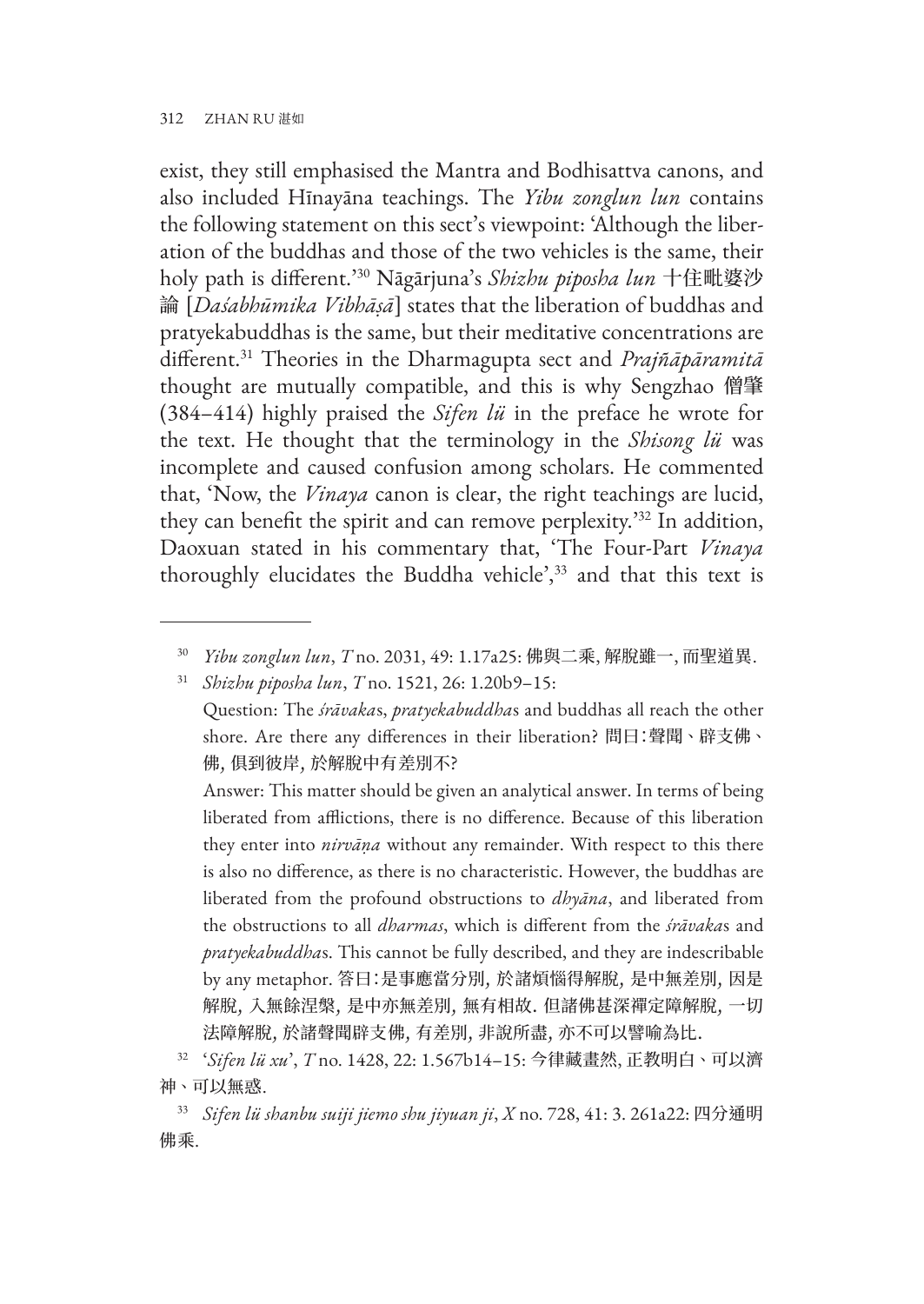superior as it contains the doctrines of both Hīnayāna existence and Mahāyāna emptiness.

In chapter six of his *Ritsuzō no kenkyū*, Akira Hirakawa 平川彰 (1915–2002) compared the *Sengqi lü* with other *Vinaya* texts from the Sthavira tradition by conducting a comprehensive analysis of their compositional structure and content. He concluded that the most prominent feature of the *Sengqi lü* is that, unlike the *Sifen lü*, *Wufen lü* and *Shifen lü*, it contains a large amount of scriptural quotations and past life stories of the Buddha. Hence, the *Sengqi lü*  is more interesting and engaging to read than the others. Long Yan comments that descriptions of the accounts in the *Sengqi lü* are more concise and vivid in comparison to the *Sifen lü*. 34 It is clear that by having more narrative content and less admonishing sermons, the *Sengqi lü* was more easily accepted by the Chinese monastics. In her article on the *Sengqi lü*, Longlian 隆蓮 (1909–2006) mentioned that this *Vinaya* text was upheld by the Mahāsāṃghika, and its Dharma teachings are the same as that of the Mahāsāṃghika point of view. Its content has the same flavour of the Mahāyāna *sūtra*s and reflects the nascent formation of the Mahāyāna Dharma teachings.<sup>35</sup> In terms of what is permitted and prohibited in the monastic precepts and discipline, the *Sengqi lü* is clearly more lenient.

From the perspective of examining the features of sectarian Buddhism, in contrast with the other three *Vinaya* texts, the *Sengqi lü* has a closer association with the Mahāyāna, is more literary, is more lenient in terms of what is permitted and prohibited in the monastic precepts and discipline, and was more easily accepted by Chinese monastics. These should be the reasons why Faxian regarded the *Sengqi lü* as the more complete text.

<sup>34</sup> Long, '*Mohe sengqi lü*', 56.

<sup>35</sup> Longlian, 'Sengqi lü', 226.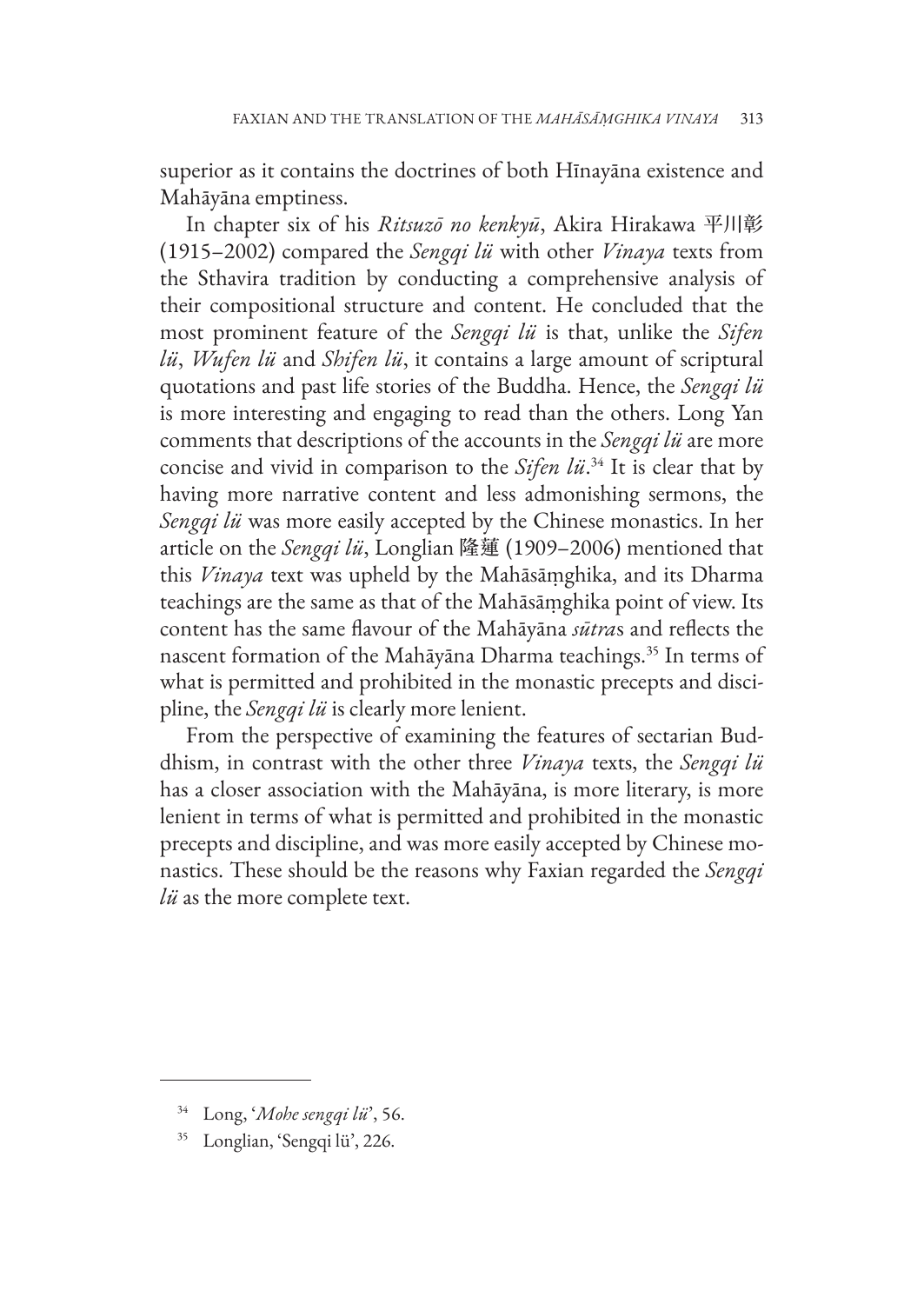## 3. Teaching according to Circumstances: The Transmission and Practice of Chinese Monastic Precepts and Discipline

The above section briefly discussed the sectarian affiliations of each of the *Vinaya* texts and their respective viewpoints. Although the *Sengqi lü* has more associations with the Mahāyāna, if it was not able to adapt to Chinese Buddhism, then Faxian would not have said that it 'was received and is upheld by *śramaṇa*s of the time'. So, what was the climate for Chinese Buddhism at the time?

According to monastic records, during the Jiaping 嘉平 era (254– 253) of the Cao Wei 曹魏 state (220–266), Dharmakāla translated the *Sengqi jiexin* 僧祇戒心 [Heart of the *Mahāsāṃghika* Precepts] at Luoyang. Later he translated the Dharmaguptaka sect's procedures for receiving precepts, in Zhengyuan 正元 era (254–255).<sup>36</sup> This was the beginning of monastic precepts and discipline in China. The *Biqiuni zhuan* 比丘尼傳 [Biographies of Bhikṣunīs] records that the *Sengqi ni jiemo* 僧祇尼羯磨 [*Mahāsāṃghika Bhikṣunī Karman*] and the *Jieben* 戒本 [Precept Text] were translated at Luoyang in the first year of Shengping 升平 (357).37 According to the *Chu sanzang ji ji*, the *Shisong lü biqiu jieben* 十誦律比丘戒本 [Ten-Recitations Vinaya *Bhikṣu* Precept Text] and the *Biqiuni jieben* 比丘尼戒本 [*Bhikṣunī* Precept Text] were translated in Guanzhong 關中 during the reign of Emperor Jianwen of the Eastern Jin (371–372).38 Also, the *Bi'naiye*  鼻奈耶 [Vinaya] was translated at Chang'an in the nineteenth year of Jianyuan 建元 during the Eastern Jin (383).

By observing the translations of Precept Texts, we can see that

<sup>36</sup> *Gaoseng zhuan*, *T* no. 2059, 50: 1.324c15: 'Dharmakāla' means 'Dharma time' 曇柯迦羅, 此云法時.

<sup>37</sup> *Biqiuni zhuan*, *T* no. 2063, 50: 1.934c22–23.

<sup>38</sup> *Chu sanzang ji ji*, *T* no. 2145, 55: 2.10a23–29:

The *Shisong biqiu jieben*, in one fascicle (also known as the *Shisong dabiqiu jie*). One text in the right is of one fascicle. During the time of Jin Emperor Jianwen, the Western *śramaṇa* Dharma held and recited the foreign text, and Zhu Fonian translated it. 十誦比丘戒本一卷( 或云十誦大比丘戒 ). 右 一部. 凡一卷. 晉簡文帝時. 西域沙門曇摩. 持誦胡本. 竺佛念譯出.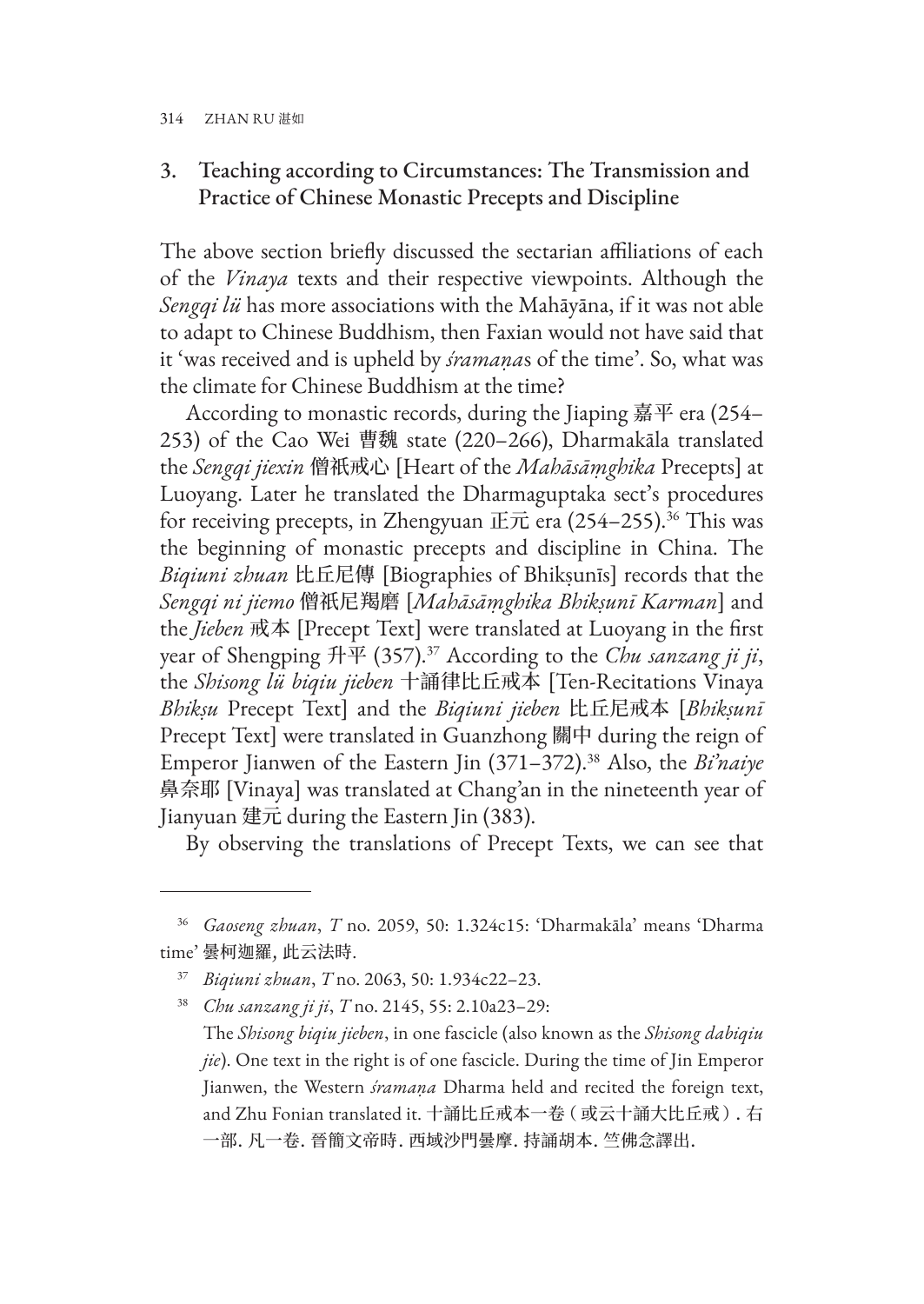the system of monastic precepts and discipline in China at the time was chaotic. However, they all fall under the two systems of the *Shisong lü* and *Sengqi lü*, whereas the *Sifen lü* had only transmitted methods for receiving the precepts, and the *Wufen lü* was not yet in circulation. From the perspective of traditions, propagating the *Sengqi lü* and *Shisong lü* would have been more easily accepted by Chinese monastics at the time. This point was further confirmed later on in Buddhist history. For a period of time after its translation, the *Shisong lü* became the most widespread *Vinaya*. Tang Yongtong commented that, 'Apart from the *Shisong lü*, there were effectively no other *Vinaya* studies in the South during the Song period. This was even more so during the Qiliang period.'39 Even up until the Qi and Liang dynasties, Sengyou 僧祐 (445–518) still wrote about the *Shisong lü* and praised it highly. Daoxuan stated in the *Xu gaoseng zhuan* 續高僧傳 [Extended Biographies of Eminent Monks] that, 'At the time, the most highly regarded was the *Sengqi*, but the *Sifen* was occasionally practiced.'40 During the Sui and Tang dynasties, the *Sengqi lü* was once widespread. It was only after three generations of propagation by Daoyün 道雲 (d.u.), Zhishou 智首 (567–635) and Daoxuan during the Tang dynasty that the *Sifen lü* became popular, replacing the *Sengqi lü*.

In order to explain them, the propagation and transmission of monastic precepts and discipline required mutually compatible scriptural thought. For instance, when Daoxuan was propagating the

The *Biqiuni dajie*, in one fascicle. One text in the right is of one fascicle. During the time of Emperor Jianwen of the Jin, the *śramaṇa* Shi Sengchun received the foreign text in Kuśinagara of the Western Regions of. He brought it to Guanzhong and had Zhu Fonian, Dharmadhī and Huichang translate it together. 《十誦比丘戒本 》一卷, 或云《 十誦大比丘戒 》, 右一 部. 凡一卷, 晉簡文帝時, 西域沙門曇摩, 持誦胡本, 竺佛念譯出. 《比丘尼 大戒 》一卷, 右一部, 凡一卷, 晉簡文帝時, 沙門釋僧純, 於西域拘夷國得胡 本, 到關中令竺佛念、曇摩持、慧常共譯出.

<sup>39</sup> Tang, *Fojiao shi*, 455: 南方在宋代除《 十誦 》外, 已幾無律學, 齊梁更然.

<sup>40</sup> *Xu gaoseng zhuan*, *T* no. 2060, 50: 22.621a3–4: 於時世尚《 僧祇 》, 而能間 行《 四分 》.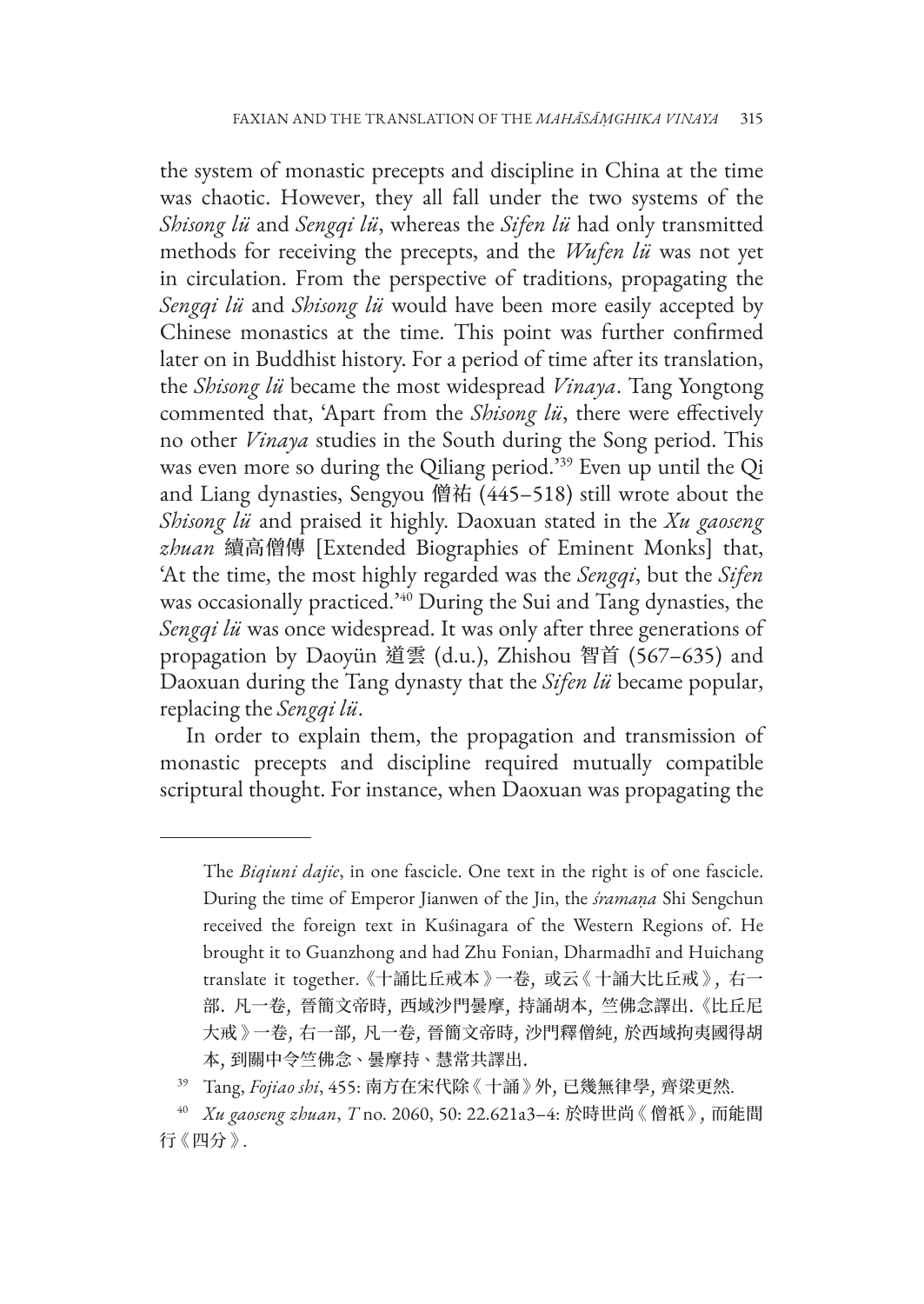*Sifen lü*, he adopted the 'Consciousness-Only Perfect Teaching' (唯 實圓教) viewpoint to explain the contents in the *Vinaya* texts, resolving various problems found in the *Vinaya* texts. What was the trend of Chinese Buddhist thought at the time?

At that time in China, there were two main Buddhist groups in the Later Qin and Eastern Jin. Kumārajīva (344–413) established the Xiaoyao yuan 逍遙園 in the Later Qin for translating scriptures, disseminating Mahāyāna *Prajñāpāramitā* studies and propagating Nāgārjuna's Madyamaka doctrine. Before Kumārajīva, *Prajñāpāramitā* studies had already started to flourish in China, forming the 'six houses and seven schools.' Kumārajīva 'brought about new systems of interpretation and arguments for doctrines, such as dharmas being empty of nature'.<sup>41</sup> This established a solid foundation for later Chinese Buddhism. Through society, profound discussions were a popular trend, and *Prajñāpāramitā* studies developed rapidly and also brought up many questions. These questions can be seen from a series of letters exchanged between Huiyuan 慧 遠 (334–416) and Kumārajīva: Huiyuan consulted Kumārajīva on issues relating to nirvāṇa, such as the dharma body, dharma nature and so on. However, it was clear that Kumārajīva's replies did not satisfy Huiyuan.<sup>42</sup> This indicates that Huiyuan, as a native Chinese thinker, had begun to reflect on the problems brought about by *Prajñāpāramitā* studies.43 In the thirteenth year of Yixi 義熙 (417), Faxian translated the *Da bannihuan jing*. 44 This had a tremendous impact in Buddhist circles in China. A group of eminent monks in Jiankang 建康 rapidly shifted from the doctrine of 'emptiness of nature in the *Prajñāpāramitā*', to 'wondrous existence in the *Nir-*

<sup>41</sup> Ren, *Zhongguo fojiao shi*, 324.

<sup>42</sup> *Jiumoluoshi fashi dayi* 鳩摩羅什法師大義 [The Grand Teachings of Kumārajīva], 3 fascicles, *T* no. 1856, vol. 45.

<sup>43</sup> Zhang, 'Huiyuan Jiumoluoshi zhizheng', 74.

<sup>44</sup> *Lidai sanbao ji*, *T* no. 2034, 49: 7.71b7:

The *Da bannihuan jing* in six fascicles was translated in the thirteenth year of Yixi at Lord Xie Sikong's Xie Shi Daochang Monastery. 《 大般泥洹經 》 六卷, 義熙十三年, 於謝司空公謝石道場寺出.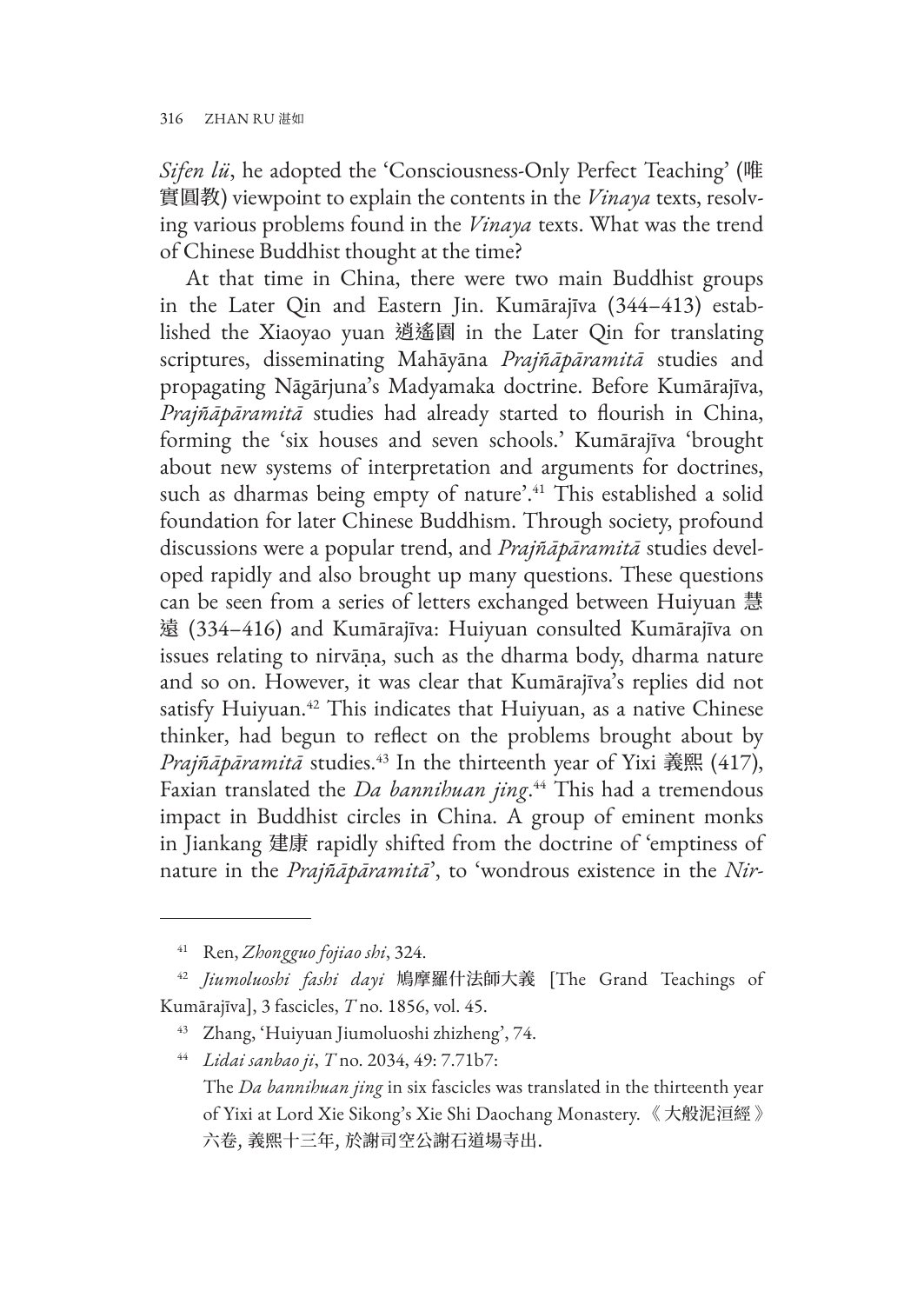*vāṇa Sūtra*'. Zhang Fenglei remarks that, 'Those who had previously paid particular attention to problems concerning Dharma nature, the Dharma body and so on, for instance, Daosheng, Huirui 慧叡 (355–439), Huiyan, Huiguan 慧觀 (366–436) and others, quickly shifted from *Prajñāpāramitā* studies to *Nirvāṇa Sūtra* studies, and they became the earliest masters of the *Nirvāṇa Sūtra*.'45

During the time when the doctrine of emptiness of nature in the *Prajñāpāramitā* was so prominent, the *Shisong lü*, a *Vinaya* that tends towards real existence in the three periods of time, was clearly incompatible with Chinese thought. Meanwhile in the land of Jin, what were Huiyuan and others' viewpoints on the monastic precepts and discipline? Qu Dacheng 屈大成 points out that Huiyuan 'understood the spirit and essence of the monastic precepts and discipline, not only in regulating behaviour and speech, but also benefiting practice. Hence, he responded to disciples' questions by inferring from this principle.'46 Huiyuan's view on monastic precepts and discipline should have mainly been based on actual practices, rather than being confined by the letter of the precepts alone. What standards did Huiyuan use for his practice of the monastic precepts and discipline?

In the early Eastern Jin, monks specialising in meditation, like Zhu Sengxian 竺僧顯 (222?–321), Zhu Tanyou 竺曇猷 (285?–383), Zhi Tanlan 支曇蘭 (341–423) and others, fled to the south to avoid warfare, and began disseminating meditation teachings in the south.<sup>47</sup> Huiyuan, the leader of Buddhism in the land of Jin, began to deemphasise meditative contemplation. In the 'Lushan chu *Xiuxing fangbian chan jing* tongxü' 廬山出修行方便禪經統序 [A General Preface to the *Sūtra of the Cultivation of Expedient Meditations* Translated on Mount Lu], Huiyuan notes,

Every time he regretted the transmission of the great teaching to the East, the art of meditation was neglected, the three karmas were unsystematic, and this path was abandoned. Just now Kumārajīva has

<sup>45</sup> Zhang, 'Faxian'.

<sup>46</sup> Qu, 'Lushan Huiyuan', 68.

<sup>47</sup> *Gaoseng zhuan*, 'Xichan pian' 習禪篇 [Section on Cultivating Mediation].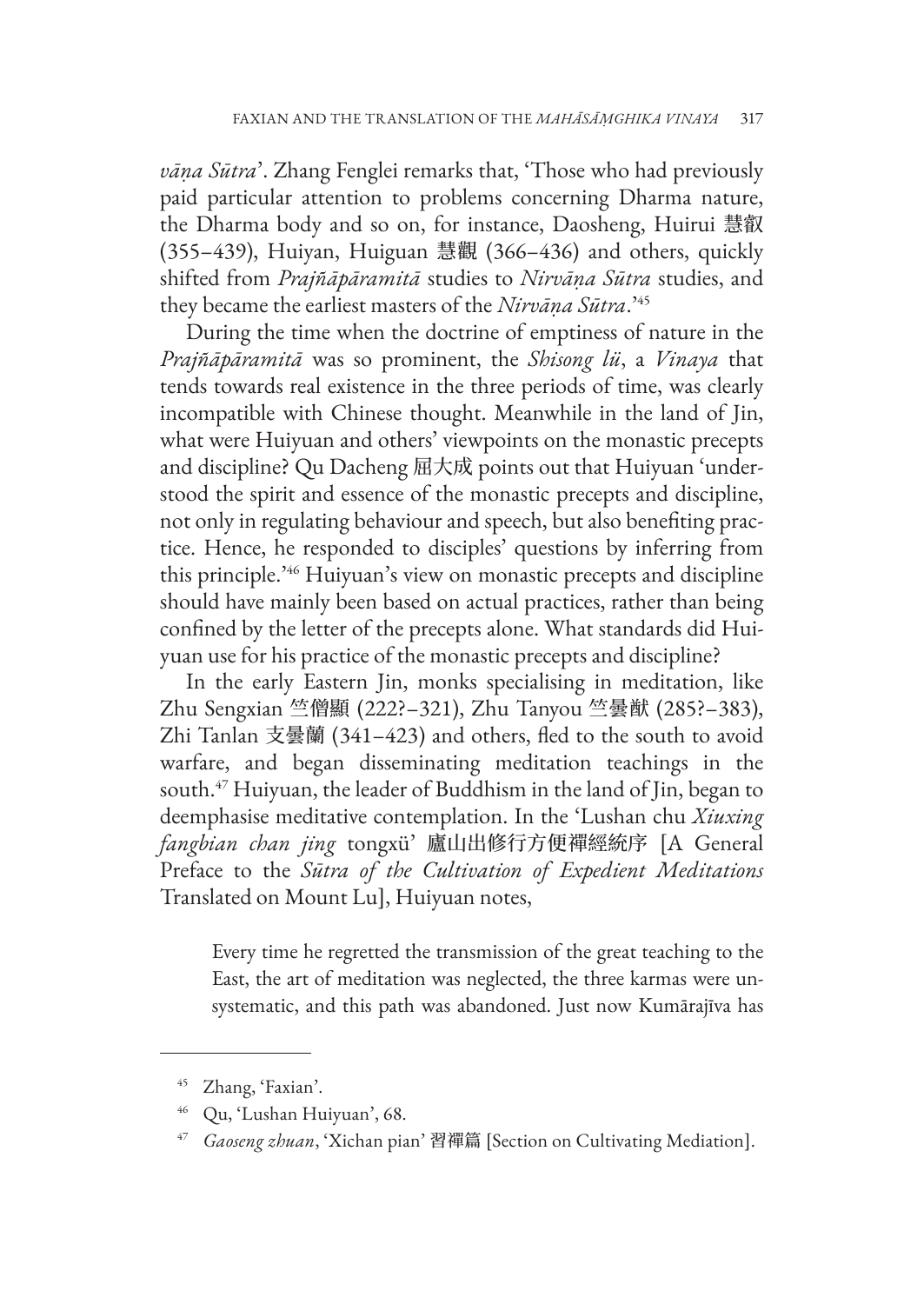propagated the teaching of Aśvaghoṣa, which has this task. Although this path is not yet integrated, it is like a holding a mountain in a bushel.

每慨大教東流, 禪數尤寡, 三業無統, 斯道殆廢, 頃鳩摩耆婆宣馬鳴 所述, 乃有此業, 雖其道未融, 蓋是為山於一簣.<sup>48</sup>

After all, Kumārajīva was not a meditation specialist, and his meditation teachings tended toward the theoretical. Buddhabhadra was 'well-known for meditation and *Vinaya*',<sup>49</sup> and because of this Huiyuan invited him to Lushan to translate the *Vinaya* texts. A year later, he went to Daochang Monastery 道場寺 to assist Faxian in translating scriptures. It is clear that Huiyuan's practice was centred on meditative cultivation. Pan Guiming 潘桂明 even went as far as to say, 'Huiyuan can be credited with the establishment of advocating cultivation with equal emphasis on calm and insight.'50 Faxian and Huiyuan had met once before.<sup>51</sup> Qu Dacheng believes that Huiyuan was also an influencing factor in Faxian's choice of translating the *Sengqi lü*. 52 Therefore, we could say that practicality was Faxian's guiding principle for which text to translate. It is clear that the *Sengqi lü* was more compatible with the circumstances of the time.

At the time, *Prajñāpāramitā* studies were unable to fully resolve

<sup>48</sup> *Chu sanzang ji ji*, *T* no. 2145, 55: 9.65c28–66a2.

<sup>49</sup> *Gaoseng zhuan*, *T* no. 2059, 50: 2.334c7: 以禪律馳名.

<sup>50</sup> Pan, *Zhongguo Fojiao sixiang shi*, 213.

<sup>51</sup> *Guang hongming ji*, *T* no. 2103, 52: 15.199b10–12:

When the monk Faxian went to Jetavana, he said that the shadow of the Buddha was particularly mystical. On a cliff wall in a deep canyon, it appeared as if the image was still there, stately, dignified and majestic, complete in all its marks and secondary features. It is not known when it began or when it will end, as it is always bright and clear. When the Dharma master of Lushan heard of this he was delighted. 法顯道人至自祇洹, 具說 佛影偏為靈奇, 幽巖嵁壁, 若有存形, 容儀端莊, 相好具足, 莫知始終, 常自 湛然, 廬山法師聞風而悅.

<sup>52</sup> Qu, 'Lushan Huiyuan', 62.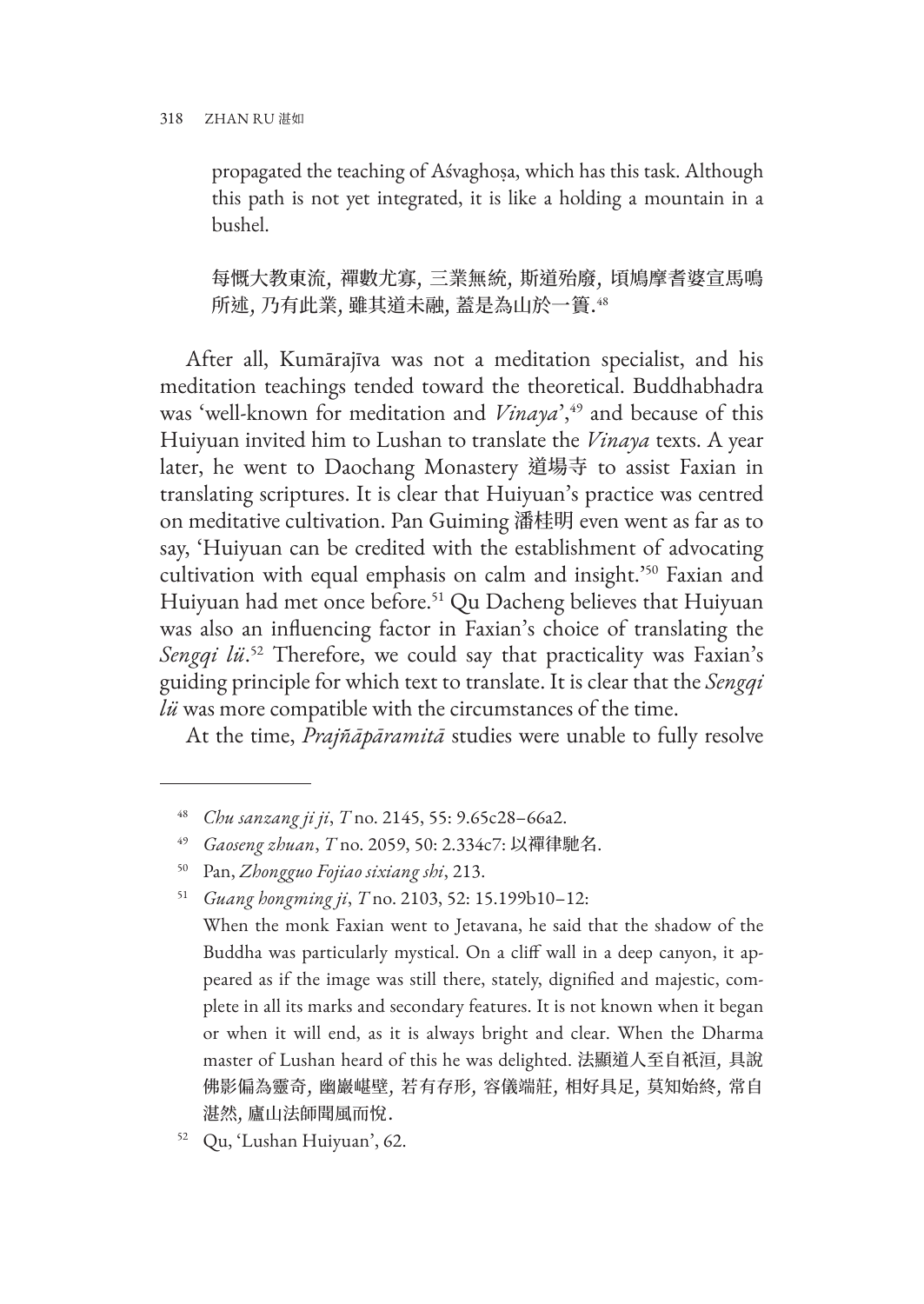many questions raised by Chinese monastics, and under such circumstances *Nirvāṇa Sūtra* studies grew rapidly. Huiyuan was the chief among the group of eminent monks who tended towards the practice of meditation. In comparison with other *Vinaya* texts, the *Sengqi lü* had already been transmitted to China, and was also more practical. These should be why Faxian said that it was 'upheld by *śramaṇa*s of the present day.'

### Conclusion

Faxian chose to translate the *Sengqi lü* instead of the other two *Vinaya* texts because, in comparison to the other two, it had distinct Mahāyāna qualities. The *Sapoduo lü chao* was a *Vinaya* text belonging to the Sarvāstivāda school, which holds the position of real existence in the three periods of time. This was clearly incompatible with the *Prajñāpāramitā* studies trend at the time. Furthermore, Kumārajīva and others had already fully translated the *Shisong lü*. Therefore, Faxian gave up the opportunity of translating the *Sapoduo lü chao*. Looking at the transmission of monastic precepts and discipline in China, the *Sengqi lü* was implemented early on, and was more easily accepted by the Chinese than the *Wufen lü*. Buddhabhadra and Huiyuan's emphasis on practicality was an important factor in Faxian's choice to translate the *Sengqi lü*. All in all, Faxian's choice of translating the *Sengqi lü* instead of the *Wufen lü* was based upon the transmission of Buddhism at the time and the emphasis on practice, therefore he chose a more practical *Vinaya*, the *Sengqi lü*. This *Vinaya* was disseminated widely before the early Tang dynasty. It also reflected the characteristics of Chinese Buddhism at the time, when monastic precepts and discipline were initially transmitted, by not being confined to complex terminology and taking practicality as the primary criterion.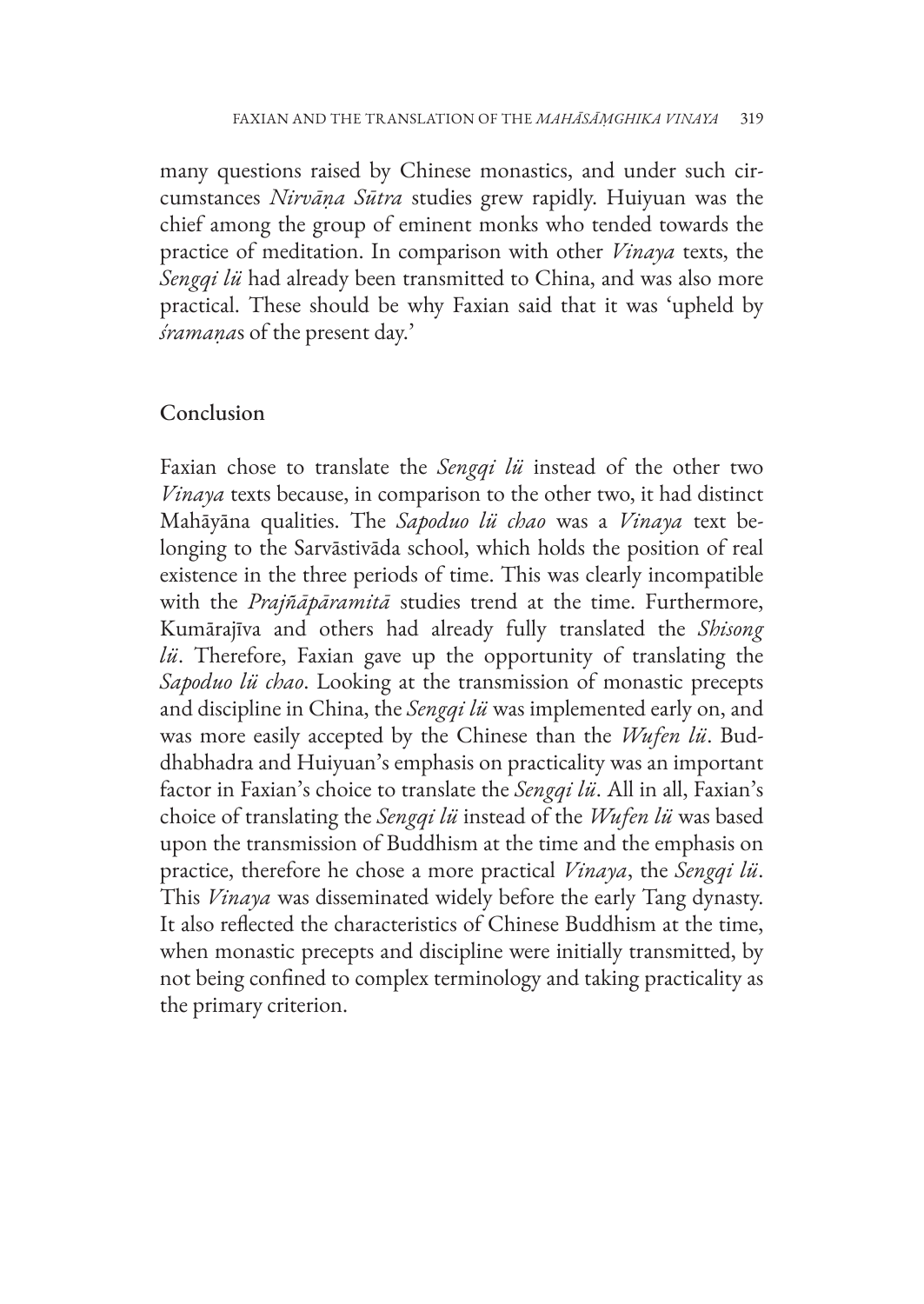# **Bibliography**

## Abbreviations

| T | Taishō shinshū daizōkyō 大正新脩大蔵経. See Bibliography, |
|---|----------------------------------------------------|
|   | Secondary Sources, Takakusu and Watanabe, eds.     |
| Χ | Wanzi Xuzang jing 卍字續藏經. See Bibliography,         |
|   | Secondary Sources, Wanzi Xuzang jing.              |

## Primary Sources

| <i>Biqiuni zhuan</i> 比丘尼傳 [Biographies of <i>Bhikṣunīs</i> ]. 4 <i>juan</i> . By                                                                                                                                                                                                                                                                                                                                                                                                                                                                                                        |
|-----------------------------------------------------------------------------------------------------------------------------------------------------------------------------------------------------------------------------------------------------------------------------------------------------------------------------------------------------------------------------------------------------------------------------------------------------------------------------------------------------------------------------------------------------------------------------------------|
| Baochang 寶唱 (fl. 505). T no. 2063, vol. 50.                                                                                                                                                                                                                                                                                                                                                                                                                                                                                                                                             |
| Chu sanzang ji ji 出三藏記集 [Collection of records concerning                                                                                                                                                                                                                                                                                                                                                                                                                                                                                                                               |
| the Translation of the Three Storehouses]. 15 juan. Initially                                                                                                                                                                                                                                                                                                                                                                                                                                                                                                                           |
| compiled by Sengyou 僧佑 (445-518) in 515. T no. 2145, vol. 55.                                                                                                                                                                                                                                                                                                                                                                                                                                                                                                                           |
| Gaoseng Faxian zhuan 高僧法顯傳 [Account of Faxian]. 1 juan. By                                                                                                                                                                                                                                                                                                                                                                                                                                                                                                                              |
| Faxian 法顯 (334-420) sometime between 413 and 420. T no.                                                                                                                                                                                                                                                                                                                                                                                                                                                                                                                                 |
| 2085, vol. 51.                                                                                                                                                                                                                                                                                                                                                                                                                                                                                                                                                                          |
| Gaoseng zhuan 高僧傳 [Biographies of Eminent Monks]. 14 juan.                                                                                                                                                                                                                                                                                                                                                                                                                                                                                                                              |
| Initially completed by Huijiao 慧皎 (497-554) sometime                                                                                                                                                                                                                                                                                                                                                                                                                                                                                                                                    |
| between 519 and 522 (final version probably completed ca. 530).                                                                                                                                                                                                                                                                                                                                                                                                                                                                                                                         |
| T no. 2059, vol. 50.                                                                                                                                                                                                                                                                                                                                                                                                                                                                                                                                                                    |
| Guang Hongming ji 廣弘明集 [Expanded Collection for the                                                                                                                                                                                                                                                                                                                                                                                                                                                                                                                                     |
| Propagation and Clarification of Buddhism]. 30 juan. Compiled                                                                                                                                                                                                                                                                                                                                                                                                                                                                                                                           |
| by Daoxuan 道宣 (596–667) in 664 and under continuous                                                                                                                                                                                                                                                                                                                                                                                                                                                                                                                                     |
| revision until at least 666. T no. 2103, vol. 52.                                                                                                                                                                                                                                                                                                                                                                                                                                                                                                                                       |
| Jiumoluoshi fashi dayi 鳩摩羅什法師大義 [The General Teachings                                                                                                                                                                                                                                                                                                                                                                                                                                                                                                                                  |
| of Kumārajīva]. 3 juan. By Huiyuan 慧遠 (334–416) around                                                                                                                                                                                                                                                                                                                                                                                                                                                                                                                                  |
| 401–413. T no. 1856, vol. 45.                                                                                                                                                                                                                                                                                                                                                                                                                                                                                                                                                           |
| $1 \cdot 1$ $0 \cdot 1$ $1 \cdot 1$ $1 \cdot 1$<br>$\overline{1}$ $\overrightarrow{1}$ $\overrightarrow{1}$ $\overrightarrow{1}$ $\overrightarrow{2}$ $\overrightarrow{3}$ $\overrightarrow{3}$ $\overrightarrow{5}$ $\overrightarrow{1}$ $\overrightarrow{1}$ $\overrightarrow{1}$ $\overrightarrow{2}$ $\overrightarrow{1}$ $\overrightarrow{3}$ $\overrightarrow{1}$ $\overrightarrow{2}$ $\overrightarrow{1}$ $\overrightarrow{2}$ $\overrightarrow{3}$ $\overrightarrow{5}$ $\overrightarrow{1}$ $\overrightarrow{2}$ $\overrightarrow{1}$ $\overrightarrow{2}$ $\overrightarrow{$ |

*Lidai sanbao ji* 歷代三寶記 [Chronological Record of the Three Jewels]. 15 *juan*. Submitted by Fei Zhangfang 費長房 (?–598+) to the court at the very beginning of 598. *T* no. 2034, vol. 49.

*Mohe sengqi lü* 摩訶僧祇律 [Skt. *Mahāsāṃghika-vinaya*]. 40 *juan*. Translated by Fotuobatuoluo 佛陀跋陀羅 (Buddhabhadra,

359–429) and Faxian 法顯 (337–422) in 418. *T* no. 1425, vol. 22. *Shizhu piposha lun* 十住毗婆沙論 [Skt. *Daśabhūmika Vibhāṣā*],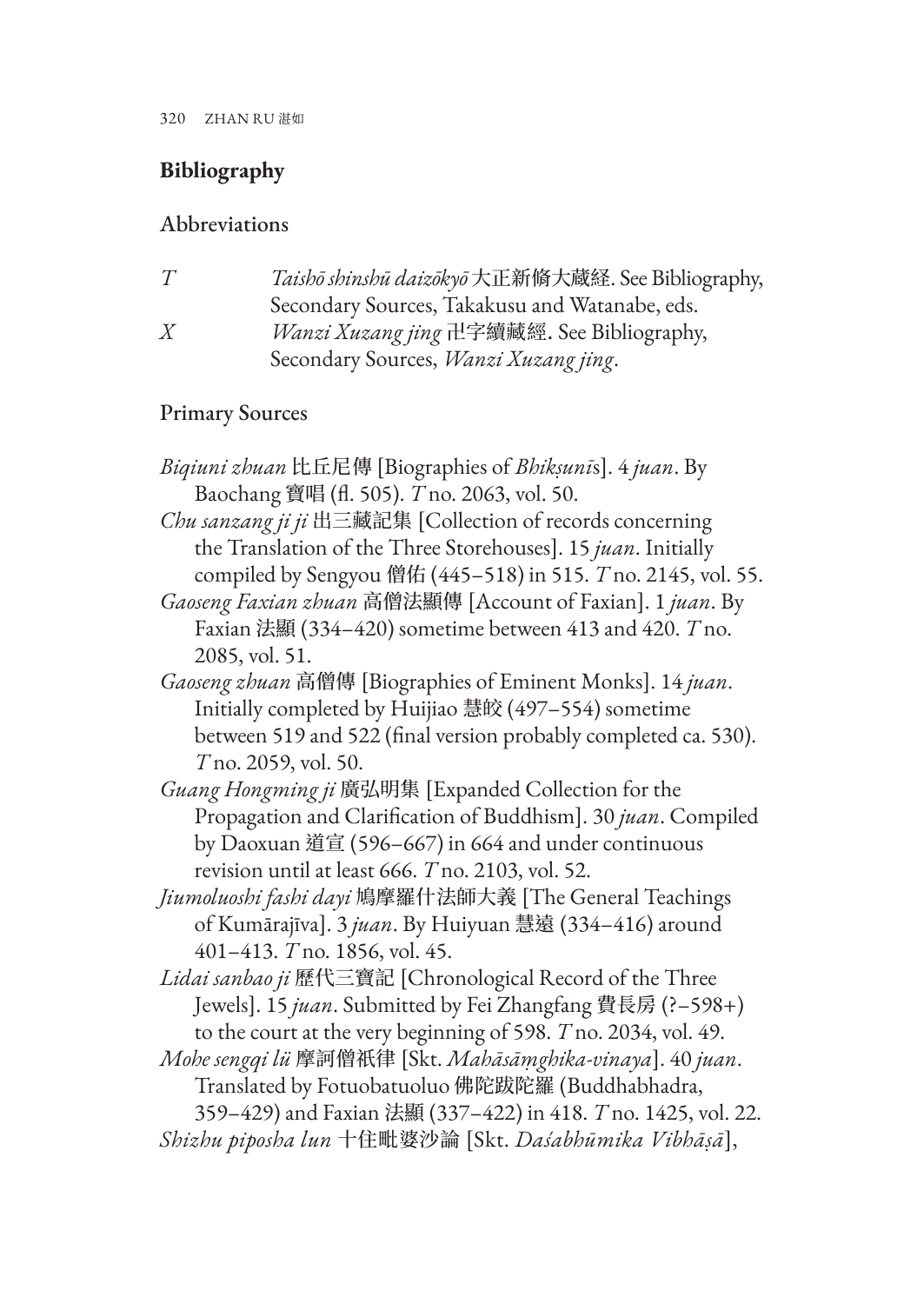17 *juan*. Translated by Jiumoluoshi 鳩摩羅什 (Kumārajīva, 334–413) around 405. *T* no. 1521, vol. 26.

- *Sifen lü hanzhu jieben shu xingzong ji* 四分律含注戒本疏行宗記 [Records on the Essentials of Practice for the Four-Part Vinaya Notes and Precept Text Commentary], 21 *juan*. By Yuanzhao 元 照 (1048–1116). X no. 589, vol. 62.
- *Sifen lü* 四分律 [Skt. *Dharmaguptaka-vinaya* or *Cāturvargīyavinaya*; Four-Part Vinaya], 60 *juan*. Translated by Fotuoyeshe 佛陀耶舍 ((Buddhayaśas, fl. 400) and Zhu Fonian 竺佛念 (Skt. \*Buddhasmṛti, fl. 400) between 410 and 412. *T* no. 1428, vol. 22.
- *Sifen lü shanbu suiji jiemo shu jiyuan ji* 四分律刪補隨機羯磨疏濟緣 記 [Notes on Accomplishing Conditions for the Commentary on Karman in the Four-Part Vinaya]. 22 *juan*. By Yuanzhao 元照 (1048–1116). *X* no. 603, vol. 64.
- '*Sifen lü* xu' 四分律序 [A Preface to the *Sifen lü*]. By Daoxuan 道宣 [596–667]. *T* no. 1428, 22, 567a–b.
- *Wei shu* 魏書 [Book of the (Northern and Eastern) Wei, 386–550]. 114 *juan*. By Wei Shou 魏收 (506–572) between 551–554 (revised 572). Beijing: Zhonghua shuju 中華書局, 1974.
- *Xu Gaoseng zhuan* 續高僧傳 [Extended Biographies of Eminent Monks]. 30 *juan*. Initially completed by Daoxuan 道宣 (596– 667) in 645. *T* no. 2060, vol. 50.
- *Yibu zonglun lun* 異部宗輪論 [Skt. *Samaya-bhedôparacana cakra*], 1 *juan*. Translated by Xuanzang 玄奘 (602–664) in 662. *T* no. 2031, vol. 49.

## Secondary Sources

Akira Hirakawa 平川彰. *Ritsuzō no kenkyū* 律藏の研究 [A Study of the *Vinaya-piṭaka*]. Tokyo: Sankibō Būsshorin 山喜房佛書林, 1970.

———. *Yindu Fojiao shi* 印度佛教史 [History of Indian Buddhism]. Translated by Zhuang Kunmu 莊坤木. Taipei: Shangzhou chubanshe 商周出版社, 2002.

Dong Yonggang 董永剛. 'Faxian dui Handi jielü de gongxian jiqi dui xianshi de shehui yingxiang' 法顯對漢地戒律的貢獻及其對 現世的社會影響 [Faxian's Contribution to Monastic Precepts and Discipline in China and Its Impact on the Modern Society].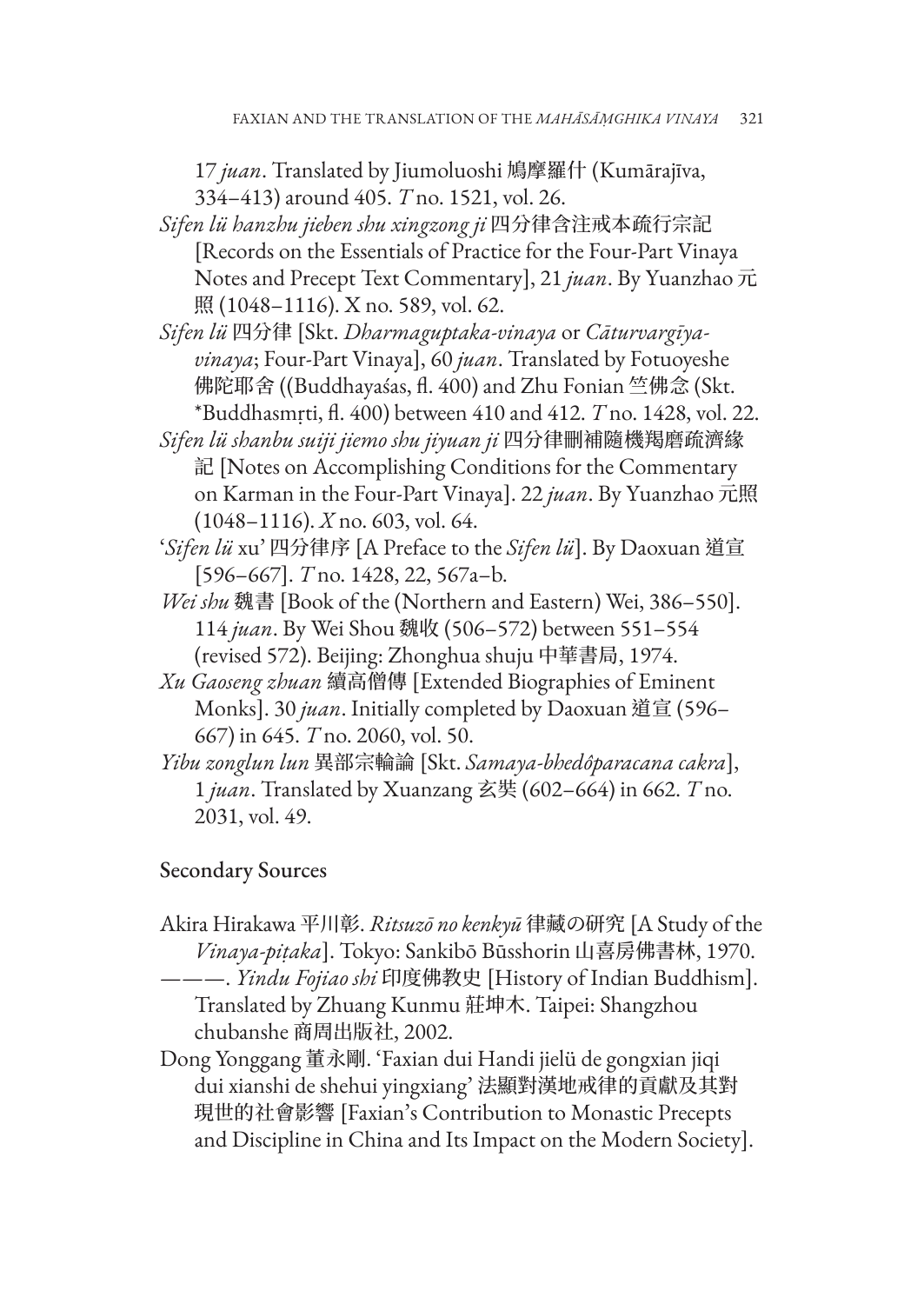*Wutaishan yanjiu* 五臺山研究 [Mount Wutai Research] 3 (2010): 10–13.

- Gu Yanrui 古豔睿. *Mohe sengqi lü lianci yanjiu* 摩訶僧祇律連詞研究 [A Study on the Conjunctions in the *Mahāsāṃghika Vinaya*]. Master's thesis, Sichuan Normal University 四川師範大學, 2012.
- Hu Pan 胡畔. *Mohe sengqi lü cihui yanjiu* 摩訶僧祇律詞彙研究 [A Study of the Vocabulary in the *Mahāsāṃghika Vinaya*]. Master's thesis, University of Zhejiang 浙江大學, 2009.
- Jiang Daren 降大任. 'Faxian: Sheshen qiufa diyi ren' 法顯—捨身 求法第一人 [Faxian: Foremost in Self-Sacrifice in Seeking the Dharma]. *Taiyuan Ribao* 太原日報 [Taiyuan Daily]. January 24, 2008.
- Jin Shenghe 靳生禾. 'Shilun Faxian' 試論法顯 [A Discussion on Faxian]. *Shixue yuekan* 史學月刊 [Journal of Historical Science] 6 (1981): 26–28.
- Liu Xuejun 劉學軍, 'Fotuobatuoluo beibin shijian zai jiantao' 佛陀跋陀羅被擯事件再檢討 [Re-examining the Incident of Buddhabhadra's Expulsion]. *Gudian wenxian yanjiu* 古典文獻 研究 [Annual of The Institute of Chinese Classics of NJU] 17 (2014): 103–23.
- Longlian 隆蓮. 'Sengqi lü' 僧祇律 [*Mahāsāṃghika Vinaya*]. *Zhongguo Fojiao* 中國佛教 [Chinese Buddhism] 3: 223–28.
- Long Yan 龍延. '*Mohe sengqi lü* yu *Sifen lü* jishu gushi zhi bijiao' 摩 訶僧祇律與四分律記述故事之比較 [A Comparative Study on the Stories Narrated in the *Mahāsāṃghika Vinaya* and the Four-Part Vinaya]. *Yantai shifan xueyuan yuanbao* 煙臺師範學院院報 [Journal of Yantai Normal College] 3 (2003): 52–57.
- Long Yan 龍延, and Chen Kaiyong 陳開勇. '*Mohe sengqi lü* jishu zhi wenxue gushi gaiguan' 摩訶僧祇律記述之文學故事概觀 [An Overview on the Literary Stories Narrated in the *Mahāsāṃghika Vinaya*]. *Guji yanjiu* 古籍研究 [Study of Ancient Books] 3 (2001): 117–23.
- Lü Cheng 呂澂. *Zhongguo Foxue yuanliu luejiang* 中國佛學源流略 講 [Brief Lectures on the Origins and Development of Chinese Buddhism]. Beijing: Zhonghua shuju 中華書局, 2008.
- Nakano Tatsue 中野達慧, et al., comps. *Dai Nihon zoku zōkyō* 大日 本續藏經 [Extended Buddhist Canon of Great Japan]. 120 cases.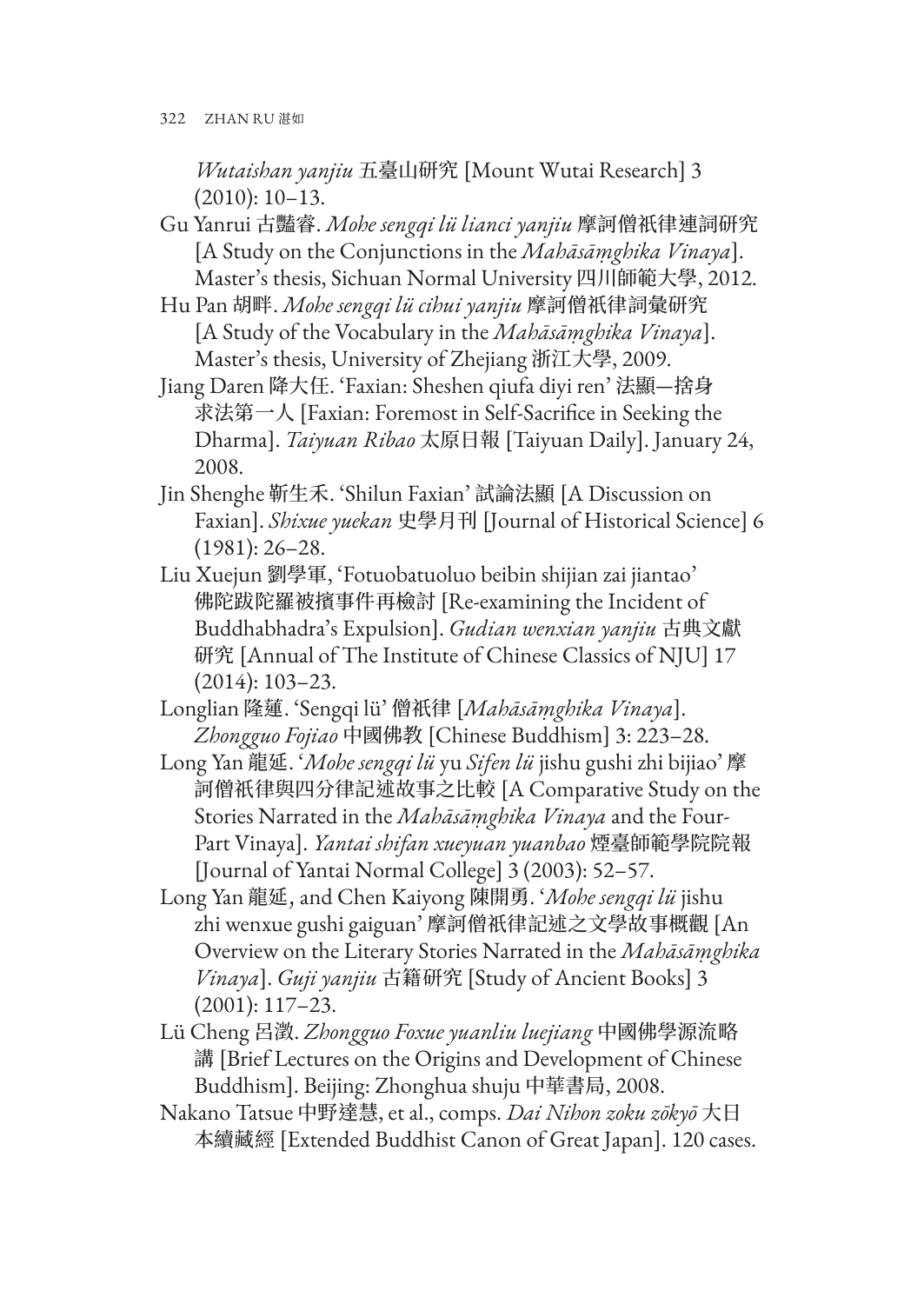Kyoto: Zōkyō shoin 藏經書院, 1905–1912.

- Pan Guiming 潘桂明. *Zhongguo Fojiao sixiang shigao* 中國佛教思想 史稿 [History of Chinese Buddhist Thought]. Nanjing: Jiangsu renmin chubanshe 江蘇人民出版社, 2009.
- Qu Dacheng 屈大成. 'Lushan Huiyuan de jielü guan jiqi shijian' 廬山慧遠的戒律觀及其實踐 [Lushan Huiyuan's Views on Monastic Precepts and Discipline and Their Practice]. *Shijie zongjiao yanjiu* 世界宗教研究 [Studies in World Religions] (2010): 61–68.
- Ren Jiyu 任繼愈. *Zhongguo Fojiao shi* 中國佛教史 [A History of Chinese Buddhism]. Beijing: Zhongguo shehui kexue chubanshe 中國社會科學出版社, 2009.
- Takakusu Junjirō 高楠順次郎, and Watanabe Kaigyoku 渡邊海旭, eds. *Taishō shinshū daizōkyō* 大正新修大藏經 [Buddhist Canon Compiled during the Taishō Era (1912–1926)]. 100 vols. Tokyo: Taishō issaikyō kankōkai 大正一切經刊刻會, 1924–1932.
- Tang Yongtong 湯用彤. *Han Wei Liangjin Nanbeichao Fojiao shi* 漢 魏兩晉南北朝佛教史 [History of Buddhism During Han, Wei, Jin, Northern and Southern Dynasties]. Beijing: Beijing daxue chubanshe 北京大學出版社, 2011.
- Wang Bangwei 王邦維. 'Faxian yü fojiao jielü zai handi de chuancheng' 法顯與佛教戒律在漢地的傳承 [Faxian and the Transmission of Monastic Precepts and Discipline in China]. *Foxue yanjiu* 佛學研究 [Buddhist Studies] 4 (2013): 84–89.
- Wang Yun 王雲. *Mohe sengqi lü fuci yanjiu* 摩訶僧祇律副詞研究 [English translation]. Master's thesis, Anhui Normal University 安徽師範大學, 2011.
- *Wanzi Xuzang jing* 卍字續藏經 (Man Extended Buddhist Canon). 150 volumes. Xin wenfeng chuban gongsi 新文豐出版公司, Taibei 臺北, 1968–1970. Reprint of Nakano, et al., comps., *Dai Nihon zoku zōkyō*.
- Wen Jinyu 溫金玉. 'Faxian dashi yü zhongguo lüxue' 法顯大師與中國 律學 [Master Faxian and Chinese Vinaya Studies]. *Foxue yanjiu* 佛學研究 [Buddhist Studies] 20 (2011): 58–63.
- Zhang Fengle 張風雷. 'Cong Huiyuan Jiumoluoshi zhi zheng kan Jin Song zhiji Zhongguo Foxue sichao de zhuanxiang' 從慧遠 鳩摩羅什之爭看晉宋之際中國佛學思潮的轉向 [Seeing Shifts in